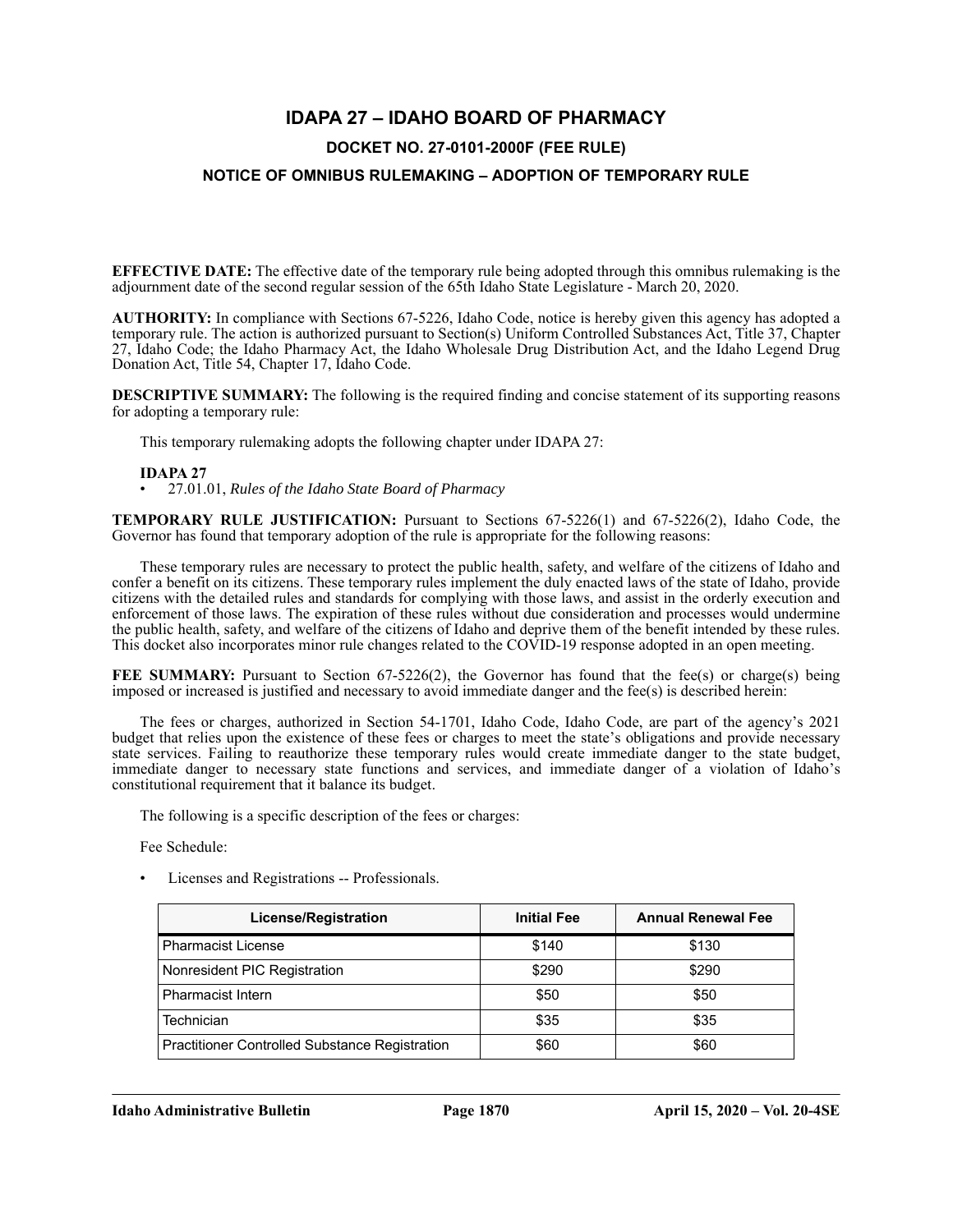• Certificates of Registration and Licensure -- Facilities.

| <b>License/Registration</b>               | <b>Initial Fee</b> | <b>Annual Renewal Fee</b> |
|-------------------------------------------|--------------------|---------------------------|
| Drug Outlet (unless otherwise listed)     | \$100              | \$100                     |
| Wholesale License                         | \$180              | \$180                     |
| <b>Wholesale Registration</b>             | \$150              | \$150                     |
| Central Drug Outlet (Nonresident)         | \$500              | \$250                     |
| Mail Service Pharmacy                     | \$500              | \$250                     |
| Durable Medical Equipment Outlet          | \$50               | \$50                      |
| <b>Outsourcing Facility (Nonresident)</b> | \$500              | \$250                     |
| Manufacturer                              | \$150              | \$150                     |
| <b>Veterinary Drug Outlet</b>             | \$35               | \$35                      |

• Late Fees and Reinstatements.

| Category                                  | Fee                                                |
|-------------------------------------------|----------------------------------------------------|
| Late payment processing fee               | \$50                                               |
| License or registration reinstatement fee | One-half (1/2) of the amount of the annual renewal |

• Administrative Services.

| Category                                      | Fee  |
|-----------------------------------------------|------|
| Experiential hours certification              | \$25 |
| Duplicate pharmacist certificate of licensure | \$35 |

ASSISTANCE ON TECHNICAL QUESTIONS: For assistance on technical questions concerning the temporary rule, contact Nicki Chopski at 208-334-2356.

Dated this 14th day of February, 2020.

Nicki Chopski Executive Director Idaho Board of Pharmacy 1199 W Shoreline Lane, Suite 303 Boise, ID 83702-9103 Phone 208-334-2356 Fax 208-334-3536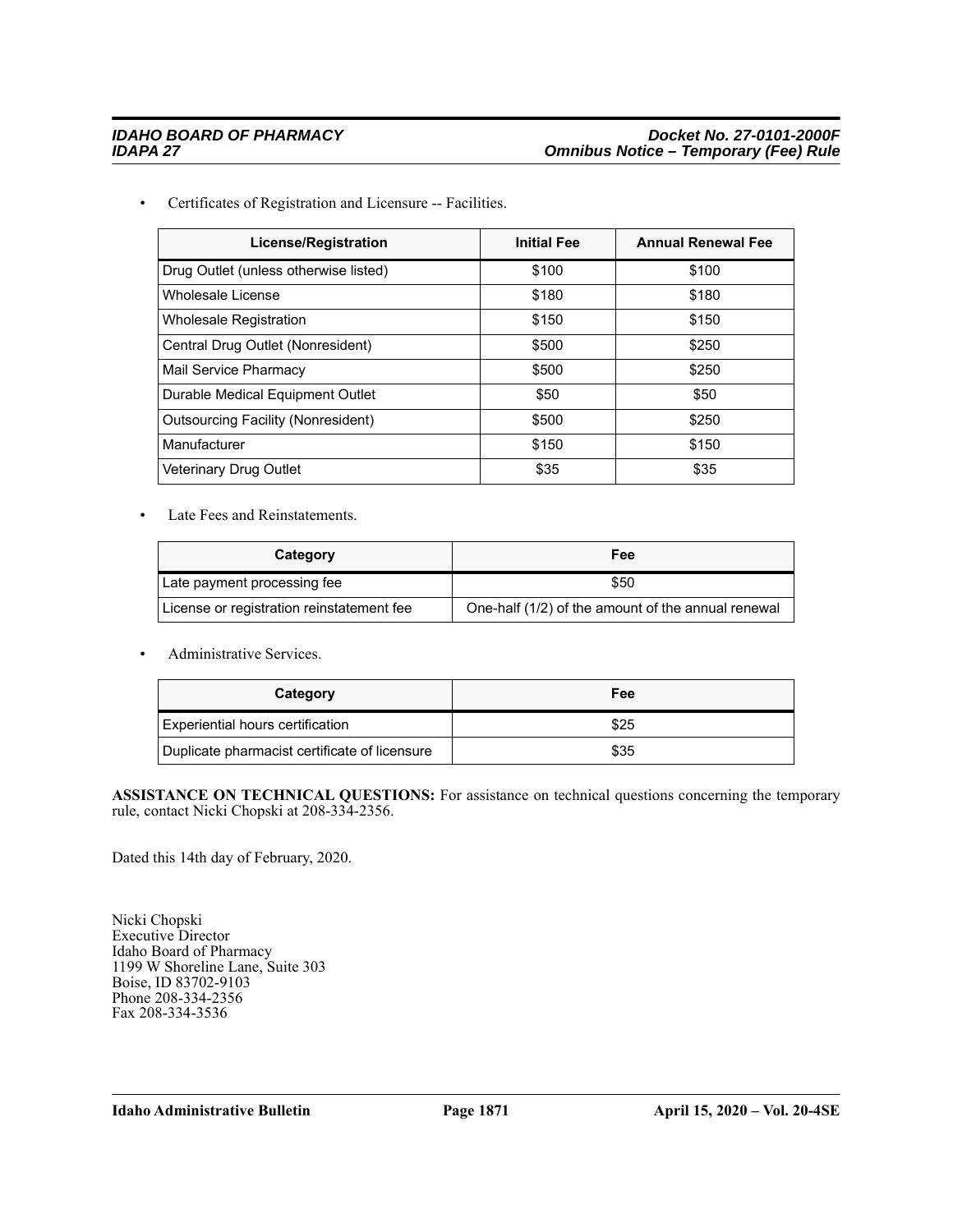# **IDAPA 27 – BOARD OF PHARMACY**

## **27.01.01 – RULES OF THE IDAHO STATE BOARD OF PHARMACY**

#### **000. LEGAL AUTHORITY.**

This chapter is adopted under the legal authority of the Uniform Controlled Substances Act, Title 37, Chapter 27, Idaho Code; the Idaho Pharmacy Act, the Idaho Wholesale Drug Distribution Act, and the Idaho Legend Drug Donation Act, Title 54, Chapter 17, Idaho Code; and specifically pursuant to Sections 37-2702, 37-2715, 54-1717, 54-1753, and 54-1755, Idaho Code. (3-20-20)T

## **001. TITLE AND SCOPE.**

**01.** Title. The title of this chapter is "Rules of the Idaho State Board of Pharmacy," IDAPA 27, Title 01,<br>(3-20-20)T  $Chapter 01.$  (3-20-20)T

**02.** Scope. The scope of this chapter includes, but is not limited to, provision for, and clarification of, a's assigned responsibility to:  $(3-20-20)$ the Board's assigned responsibility to:

**a.** Regulate and control the manufacture, distribution, and dispensing of controlled substances within or into the state, pursuant to the Uniform Controlled Substances Act, Section 37-2715, Idaho Code; and (3-20-20)T

**b.** Regulate and control the practice of pharmacy, pursuant to the Idaho Pharmacy Act, Title 54, Chapter 17, Idaho Code. (3-20-20)T

### **002. – 009. (RESERVED)**

### **010. DEFINITIONS AND ABBREVIATIONS (A – N).**

The definitions set forth in Sections 54-1705 and 37-2701, Idaho Code, are applicable to these rules. (3-20-20)T

**01.** ACCME. Accreditation Council for Continuing Medical Education. (3-20-20)T

**02. Accredited School or College of Pharmacy**. A school or college that meets the minimum standards of the ACPE and appears on its list of accredited schools or colleges of pharmacy. (3-20-20)T

**03.** ACPE. Accreditation Council for Pharmacy Education. (3-20-20)T

**04. ADS – Automated Dispensing and Storage**. A mechanical system that performs operations or activities, other than compounding or administration, relative to the storage, packaging, dispensing, or distribution of drugs and that collects, controls, and maintains transaction information. (3-20-20)T drugs and that collects, controls, and maintains transaction information.

**05. Change of Ownership**. A change of majority ownership or controlling interest of a drug outlet licensed or registered by the Board. (3-20-20)T

**06.** CME. Continuing medical education. (3-20-20)T

**07. Collaborative Pharmacy Practice**. A pharmacy practice whereby one (1) or more pharmacists or pharmacies jointly agree to work under a protocol authorized by one (1) or more prescribers to provide patient care and DTM services not otherwise permitted to be performed by a pharmacist under specified conditions or limitations.  $(3-20-20)T$ 

**08.** CPE. Continuing pharmacy education. (3-20-20)T

**09.** CPE Monitor. An NABP service that allows pharmacists to electronically keep track of CPE om ACPE-accredited providers. (3-20-20)T credits from ACPE-accredited providers.

**10. DEA**. United States Drug Enforcement Administration. (3-20-20)T

**11. Distributor**. A supplier of drugs manufactured, produced, or prepared by others to persons other ultimate consumer. (3-20-20)T than the ultimate consumer.

**12. DME Outlet**. A registered outlet that may hold for sale at retail durable medical equipment (DME)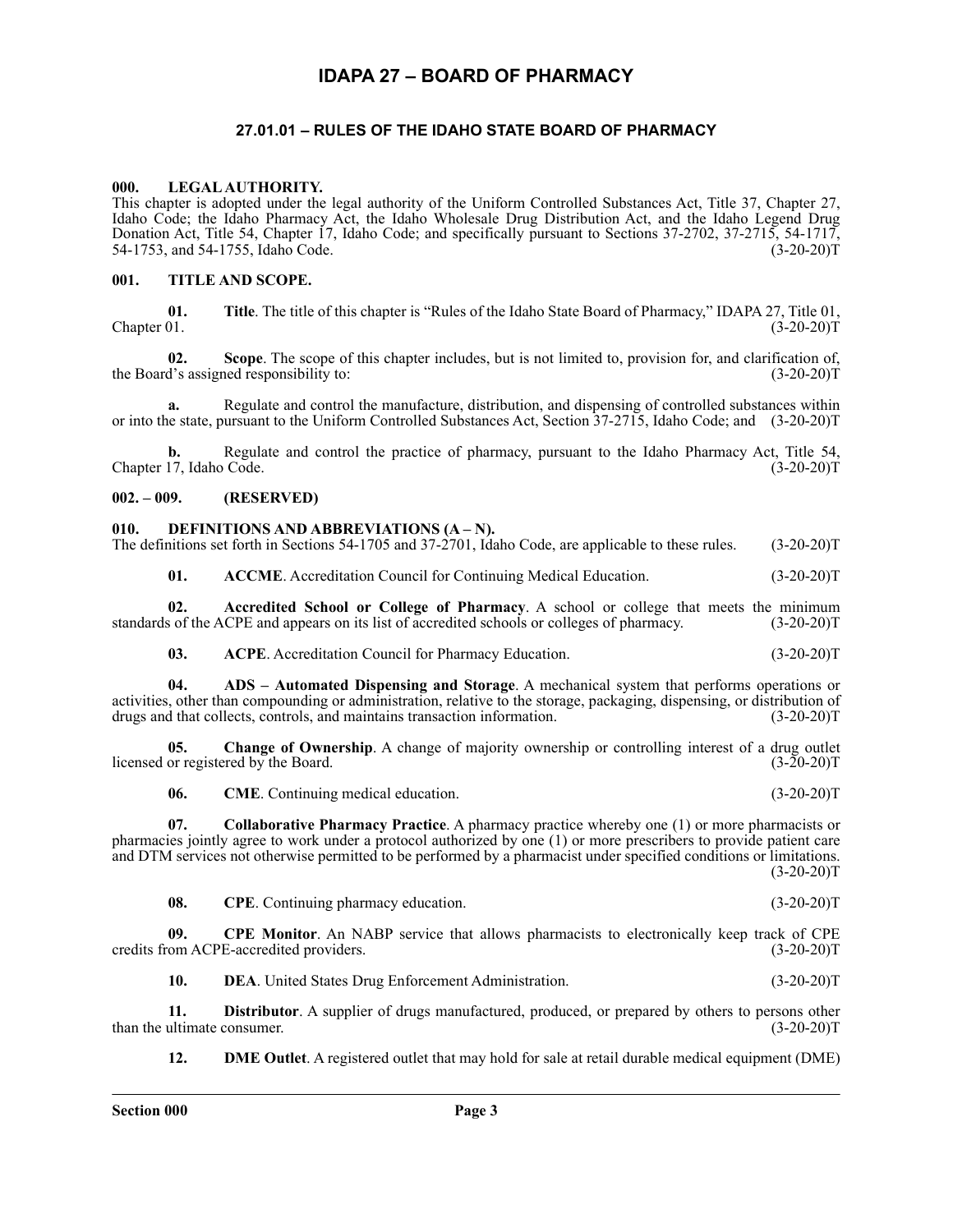and the following prescription drugs: pure oxygen for human application, nitrous oxide, sterile sodium chloride, and<br>(3-20-20)T (3-20-20)T sterile water for injection.

**13. DTM – Drug Therapy Management**. Selecting, initiating, or modifying drug treatment pursuant boorative pharmacy practice agreement. (3-20-20) to a collaborative pharmacy practice agreement.

**14.** FDA. United States Food and Drug Administration. (3-20-20)T

**15. Flavoring Agent**. An additive in food or drugs in the minimum quantity necessary to produce its intended effect. (3-20-20)T

**16. Floor Stock**. Drugs or devices not labeled for a specific patient that are maintained at a nursing station or other department of an institutional facility, excluding the pharmacy, for the purpose of administering to patients of the facility. (3-20-20)T

**17. FPGEC Certification**. Foreign Pharmacy Graduate Examination Committee Certification. (3-20-20)T

**18. Hazardous Drug**. Any drug listed as such by the National Institute for Occupational Safety and Health or any drug identified by at least one (1) of the following criteria: carcinogenicity; teratogenicity or developmental toxicity; reproductive toxicity in humans; organ toxicity at low doses in humans or animals; genotoxicity; or new drugs that mimic existing hazardous drugs in structure or toxicity. (3-20-20) genotoxicity; or new drugs that mimic existing hazardous drugs in structure or toxicity.

**19. HIPAA**. Health Insurance Portability and Accountability Act of 1996 (Public Law 104-191).  $(3-20-20)T$ 

**20. Limited Service Outlet**. Limited service outlets include, but are not limited to, sterile product pharmacies, remote dispensing pharmacies, facilities operating narcotic treatment programs, DME outlets, prescriber drug outlets, outsourcing facilities, nuclear pharmacies, cognitive service pharmacies, correctional facilities, offsite ADSs for non-emergency dispensing, reverse distributors, mobile pharmacies, and analytical or research laboratories.  $(3-20-20)T$ 

| 21. | <b>NABP.</b> National Association of Boards of Pharmacy.         | $(3-20-20)T$ |
|-----|------------------------------------------------------------------|--------------|
| 22. | <b>NAPLEX.</b> North American Pharmacists Licensure Examination. | $(3-20-20)T$ |

23. NDC. National Drug Code. (3-20-20)T

## **011. DEFINITIONS AND ABBREVIATIONS (O – Z).**

The definitions set forth in Sections 54-1705 and 37-2701, Idaho Code, are applicable to these rules. In addition, the following terms have the meanings set forth below: (3-20-20)T

**01. Parenteral Admixture**. The preparation and labeling of sterile products intended for ration by injection. (3-20-20) administration by injection.

**02. Pharmaceutical Care Services**. A broad range of pharmacist-provided cognitive services, activities and responsibilities intended to optimize drug-related therapeutic outcomes for patients. Pharmaceutical care services may be performed independent of, or concurrently with, the dispensing or administration of a drug or device and also encompasses services provided by way of DTM under a collaborative practice agreement.<br>Pharmaceutical care services are not limited to, but may include one (1) or more of the following: (3-20-20)T Pharmaceutical care services are not limited to, but may include one  $(1)$  or more of the following:

Performing or obtaining necessary assessments of the patient's health status, including the performance of health screening activities that may include, but are not limited to, obtaining finger-stick blood samples; (3-20-20)T

**b.** Reviewing, analyzing, evaluating, formulating or providing a drug utilization plan; (3-20-20)T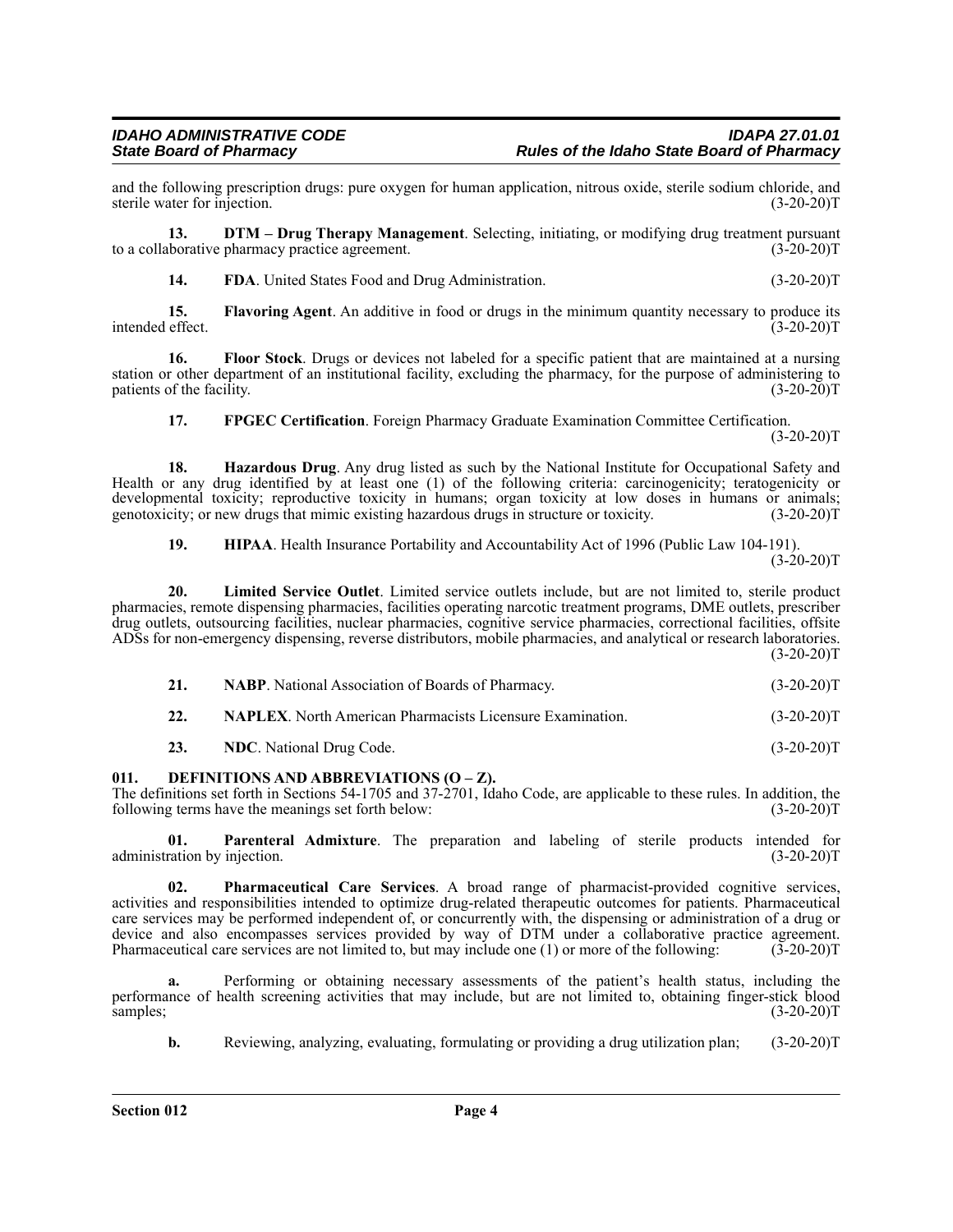**c.** Monitoring and evaluating the patient's response to drug therapy, including safety and ness; (3-20-20)T effectiveness;

**d.** Providing counseling education, information, support services, and resources applicable to a drug, disease state, or a related condition or designed to enhance patient compliance with therapeutic regimens; (3-20-20)T

**e.** Coordinating and integrating pharmaceutical care services within the broader health care nent services being provided to the patient; and (3-20-20)<sup>T</sup> management services being provided to the patient; and

**f.** Ordering and interpreting laboratory tests. (3-20-20)T

**g.** Performing drug product selection or substitution as provided in these rules. (3-20-20)T

**03. PDMP**. Prescription Drug Monitoring Program. (3-20-20)T

**04. Prepackaging**. The act of transferring a drug, manually or using an automated system, from a turer's original container to another container prior to receiving a prescription drug order. (3-20-20)T manufacturer's original container to another container prior to receiving a prescription drug order.

**05. Prescriber**. An individual currently licensed, registered, or otherwise authorized to prescribe and er drugs in the course of professional practice. administer drugs in the course of professional practice.

**06. Purple Book**. The list of licensed biological products with reference product exclusivity and biosimilarity or interchangeability evaluations published by the FDA under the Public Health Service Act.

 $(3-20-20)T$ 

**07.** Readily Retrievable. Records are considered readily retrievable if they are able to be completely produced upon request within seventy-two (72) hours. (3-20-20) and legibly produced upon request within seventy-two  $(72)$  hours.

**08. Reconstitution**. The process of adding a diluent to a powdered medication to prepare a solution or suspension, according to the product's labeling or the manufacturer's instructions. (3-20-20)T

**09. Restricted Drug Storage Area**. The area of a drug outlet where prescription drugs are prepared, compounded, distributed, dispensed, or stored. (3-20-20)T

**10. Technician**. A term to indicate an individual authorized by registration with the Board to perform pharmacy support services under the direction of a pharmacist. (3-20-20)T

**11. Therapeutic Equivalent Drugs**. Products assigned an "A" code by the FDA in the Approved Drug Products with Therapeutic Equivalence Evaluations (Orange Book) and animal drug products published in the FDA<br>Approved Animal Drug Products (Green Book). (3-20-20) Approved Animal Drug Products (Green Book).

**12. USP**. United States Pharmacopeia. (3-20-20)T

**13. USP-NF**. United State Pharmacopeia-National Formulary. (3-20-20)T

**14. VAWD – Verified Accredited Wholesale Distributor**. An accreditation program for wholesale distributors offered through NABP. (3-20-20)T

#### **012. – 099. (RESERVED)**

#### **SUBCHAPTER A – GENERAL PROVISIONS (Rules 100 through 199 – Standard Provisions)**

#### **100. PRACTICE OF PHARMACY: GENERAL APPROACH.**

To evaluate whether a specific act is within the scope of pharmacy practice in or into Idaho, or whether an act can be delegated to other individuals under their supervision, a licensee or registrant of the Board must independently determine whether: (3-20-20)T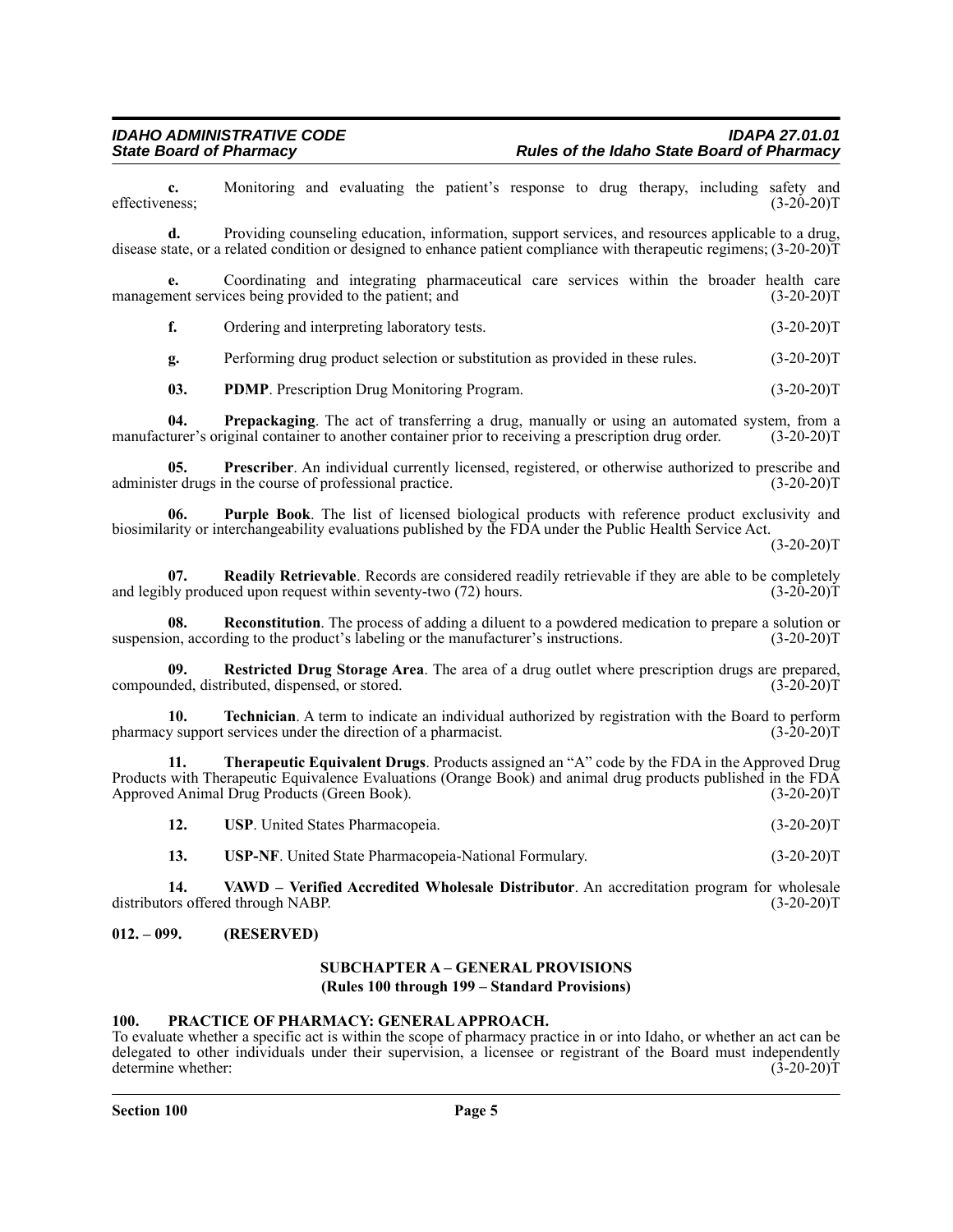| 01. | <b>Express Prohibition.</b> The act is expressly prohibited by:                                                                      | $(3-20-20)T$ |
|-----|--------------------------------------------------------------------------------------------------------------------------------------|--------------|
| а.  | The Idaho Pharmacy Act, Title 54, Chapter 17, Idaho Code;                                                                            | $(3-20-20)T$ |
| b.  | The Uniform Controlled Substances Act, Title 37, Chapter 27, Idaho Code;                                                             | $(3-20-20)T$ |
| c.  | The rules of the Idaho State Board of Pharmacy; or                                                                                   | $(3-20-20)T$ |
|     | $\mathbf{1}$ , $\mathbf{1}$ , $\mathbf{1}$ , $\mathbf{1}$ , $\mathbf{1}$ , $\mathbf{1}$ , $\mathbf{1}$ , $\mathbf{1}$ , $\mathbf{1}$ | (0.00000)    |

**d.** Any other applicable state or federal laws, rules or regulations. (3-20-20)T

**02. Education, Training, and Experience**. The act is consistent with licensee or registrant's education, training, and experience.

**03. Standard of Care**. Performance of the act is within the accepted standard of care that would be provided in a similar setting by a reasonable and prudent licensee or registrant with similar education, training and experience. (3-20-20) experience. (3-20-20)T

### **101. PRESCRIBER PERFORMANCE OF PHARMACY FUNCTIONS.**

For the purposes of this chapter, any function that a pharmacist may perform may similarly be performed by an Idaho prescriber or may be delegated by an Idaho prescriber to appropriate support personnel, in accordance with the prescriber's practice act. (3-20-20) prescriber's practice act.

### **102. WAIVERS OR VARIANCES.**

**01. Criteria**. The board may grant or deny, in whole or in part, a waiver of, or variance from, specified rules if the granting of the waiver or variance is consistent with the Board's mandate to promote, preserve and protect public health, safety and welfare. (3-20-20) public health, safety and welfare.

**02. Emergency Waiver**. In the event of an emergency declared by the President of the United States, the Governor of the State of Idaho, or by any other person with legal authority to declare an emergency, the Executive Director of the Board may waive any requirement of these rules for the duration of the emergency. (3-20-20)T

**03. Emergency Rulemaking Authority**. In the event of an emergency declared by the President of the United States or the Governor of the State of Idaho, or by any other person with legal authority to declare an emergency, and in response to the COVID-19 pandemic, the Executive Director of the Board may adopt temporary rules for the duration of the emergency. rules for the duration of the emergency.

## **103. BOARD INSPECTIONS AND INVESTIGATIONS.**

**01. Records Subject to Board Inspection**. Records created, maintained, or retained by Board licensees or registrants in compliance with statutes or rules enforced by the Board must be made available for inspection upon request by Board inspectors or authorized agents. It is unlawful to refuse to permit or to obstruct a Board inspection.

**02. Inspections**. Prior to the commencement of business, as applicable, and thereafter at regular intervals, registrants and licensees must permit the Board or its compliance officers to enter and inspect the premises and to audit the records of each drug outlet for compliance with laws enforced by or under the Board's jurisdiction.  $(3-20-20)T$ 

**03. Inspection Deficiencies**. Deficiencies noted must be promptly remedied, and if requested, the Board office notified of corrective measures. One (1) follow-up inspection may be performed by the Board at no cost. For additional follow-up inspections, the drug outlet will be charged actual travel and personnel costs incurred in the inspection to be paid within ninety (90) days of inspection. (3-20-20)T

**04. Inspection Reports**. Inspection reports must be reviewed with the Board inspector and signed by an agent of the drug outlet upon completion of the exit interview. (3-20-20)T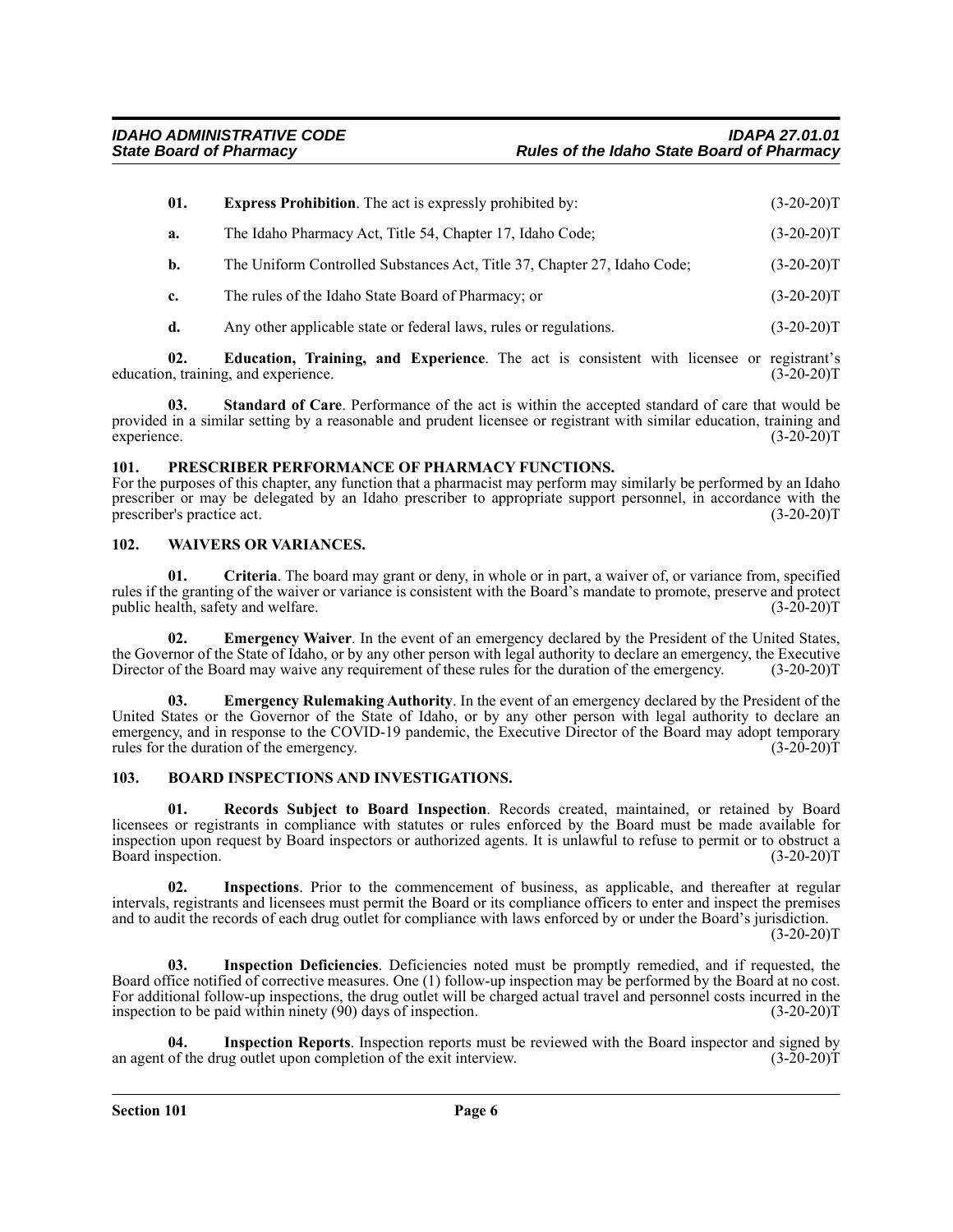**05. Investigations**. Licensees or registrants must fully cooperate with Board investigations conducted to confirm compliance with laws enforced by the Board, to gather information pertinent to a complaint received by the Board, or to enforce disciplinary actions. (3-20-20) the Board, or to enforce disciplinary actions.

## **104. UNPROFESSIONAL CONDUCT.**

The following acts or practices by any licensee or registrant are declared to be specifically, but not by way of limitation, unprofessional conduct and conduct contrary to the public interest. (3-20-20) limitation, unprofessional conduct and conduct contrary to the public interest.

**01. Unethical Conduct**. Conduct in the practice of pharmacy or in the operation of a pharmacy that may reduce the public confidence in the ability and integrity of the profession of pharmacy or endangers the public health, safety, and welfare. A violation of this section includes committing fraud, misrepresentation, negligence, concealment, or being involved in dishonest dealings, price fixing, or breaching the public trust with respect to the practice of pharmacy. (3-20-20)T

**02. Lack of Fitness**. A lack of fitness for professional practice due to incompetency, personal habits, drug or alcohol dependence, physical or mental illness, or for any other cause that endangers public health, safety, or welfare. (3-20-20) welfare.  $(3-20-20)T$ 

**03. On-Duty Intoxication or Impairment**. Intoxication, impairment, or consumption of alcohol or drugs while on duty, including break periods after which the individual is expected to return to work, or prior to reporting to work. (3-20-20) reporting to work.

**04. Diversion of Drug Products and Devices**. Supplying or diverting drugs, biologicals, and other medicines, substances, or devices legally sold in pharmacies that allows the circumvention of laws pertaining to the legal sale of these articles. (3-20-20) legal sale of these articles.

**05. Unlawful Possession or Use of Drugs**. Possessing or using a controlled substance without a lawful ion drug order. A failed drug test creates a rebuttable presumption of a violation of this rule. (3-20-20)T prescription drug order. A failed drug test creates a rebuttable presumption of a violation of this rule.

**06. Prescription Drug Order Noncompliance**. Failing to follow the instructions of the person writing, making, or ordering a prescription as to its refills, contents, or labeling except as provided in these rules.  $(3-20-20)T$ 

**07.** Failure to Confer. Failure to confer with the prescriber when necessary or appropriate or filling a prescription if necessary components of the prescription drug order are missing or questionable. (3-20-20)T

**08. Excessive Provision of Controlled Substances**. Providing an excessive amount of controlled substances. Evidentiary factors of a clearly excessive amount include, but are not limited to, the amount of controlled substances furnished and previous ordering patterns (including size and frequency of orders). (3-20-20 substances furnished and previous ordering patterns (including size and frequency of orders).

**09. Failure to Counsel or Offer Counseling**. Failing to counsel or offer counseling, unless specifically exempted or refused. (3-20-20)T

**10. Substandard, Misbranded, Adulterated, or Expired Products**. Manufacturing, compounding, delivering, distributing, dispensing, or permitting to be manufactured, compounded, delivered, distributed or dispensed substandard, misbranded, or adulterated drugs or preparations or those made using secret formulas. Failing to remove expired drugs from stock. (3-20-20)T

**11. Prescriber Incentives**. Allowing a commission or rebate to be paid, or personally paying a commission or rebate, to a person writing, making, or otherwise ordering a prescription. (3-20-20)T

**12. Exclusive Arrangements**. Participation in a plan or agreement that compromises the quality or extent of professional services or limits access to provider facilities at the expense of public health or welfare.

 $(3-20-20)T$ 

**13. Failure to Report**. Failing to report to the Board any violation of statutes or rules pertaining to the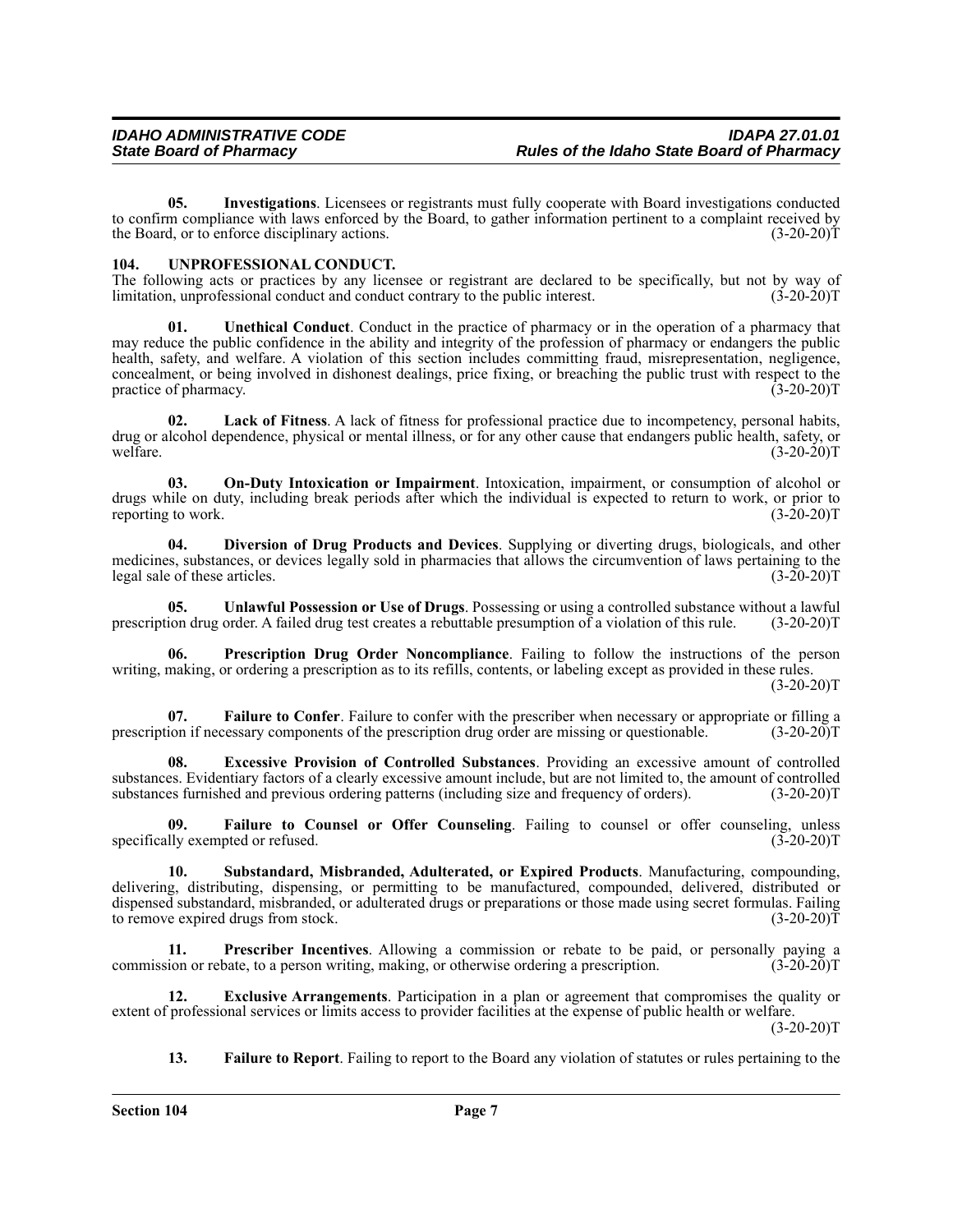practice of pharmacy or any act that endangers the health, safety, or welfare of patients or the public. (3-20-20)T

**14. Failure to Follow Board Order**. Failure to follow an order of the Board. (3-20-20)T

**15. Use of False Information**. Knowingly using false information in connection with the prescribing, delivering, administering, or dispensing of a controlled substance or other drug product. (3-20-20)T

**16. Standard of Care**. Acts or omissions within the practice of pharmacy which fail to meet the standard provided by other qualified licensees or registrants in the same or similar setting. (3-20-20)T

**17. Unnecessary Services or Products**. Directly promoting or inducing for the provisions of health care services or products that are unnecessary or not medically indicated. (3-20-20)T

**18. Controlled Substance Non-Compliance**. Violating provisions of the federal Controlled Substances Act or Title 37, Chapter 27, Idaho Code. (3-20-20)T

## **105. – 199. (RESERVED)**

## **SUBCHAPTER B – RULES GOVERNING LICENSURE AND REGISTRATION (Rules 200 through 299 – Standard Provisions)**

### **200. BOARD OF PHARMACY LICENSURE AND REGISTRATION.**

The Board will issue or renew a license or certificate of registration upon application and determination that the applicant has satisfied the requirements of applicable statutes, and any additional criteria specified by these rules. Licenses or registrations must be obtained prior to engaging in these practices or their supportive functions.

 $(3-20-20)T$ 

## **201. LICENSURE AND REGISTRATION: GENERAL REQUIREMENTS.**

**01. Board Forms**. Initial licensure and registration applications, annual renewal applications, and other forms used for licensure, registration, or other purposes must be in such form as designated by the Board.  $(3-20-20)T$ 

**02. Incomplete Applications**. Information requested on the application or other form must be provided and submitted to the Board office with the applicable fee or the submission will be considered incomplete and will not be processed. Applications that remain incomplete after six (6) months from the date of initial submission will expire. (3-20-20) submission will expire.

**On-Time Annual Renewal Application**. Licenses and registrations must be renewed annually prior to expiration to remain valid. Timely submission of the renewal application is the responsibility of each licensee or registrant. Licenses and certificates of registration issued to individuals will expire annually on the last day of the individual's birth month, and on December 31 for facilities, unless an alternate expiration term or date is stated in these rules.  $(3-20-20)T$ 

**04. Late Renewal Application**. Failure to submit a renewal application prior to the expiration date will cause the license or registration to lapse and will result in the assessment of a late fee and possible disciplinary action. A lapsed license or registration is invalid until renewal is approved by the Board and if not renewed within thirty (30) days after its expiration will require reinstatement. (3-20-20)T

**05.** Exemption. New licenses and registrations issued ten (10) weeks or less prior to the renewal due date are exempt from the renewal requirements that year only. (3-20-20)T

**06. Cancellation and Registration**. Failure to maintain the requirements for any registration will result in the cancellation of the registration. (3-20-20)T

**07. Reinstatement of License or Registration**. Unless otherwise specified in Board rule, consideration of a request for reinstatement of a license or registration will require a completed application on a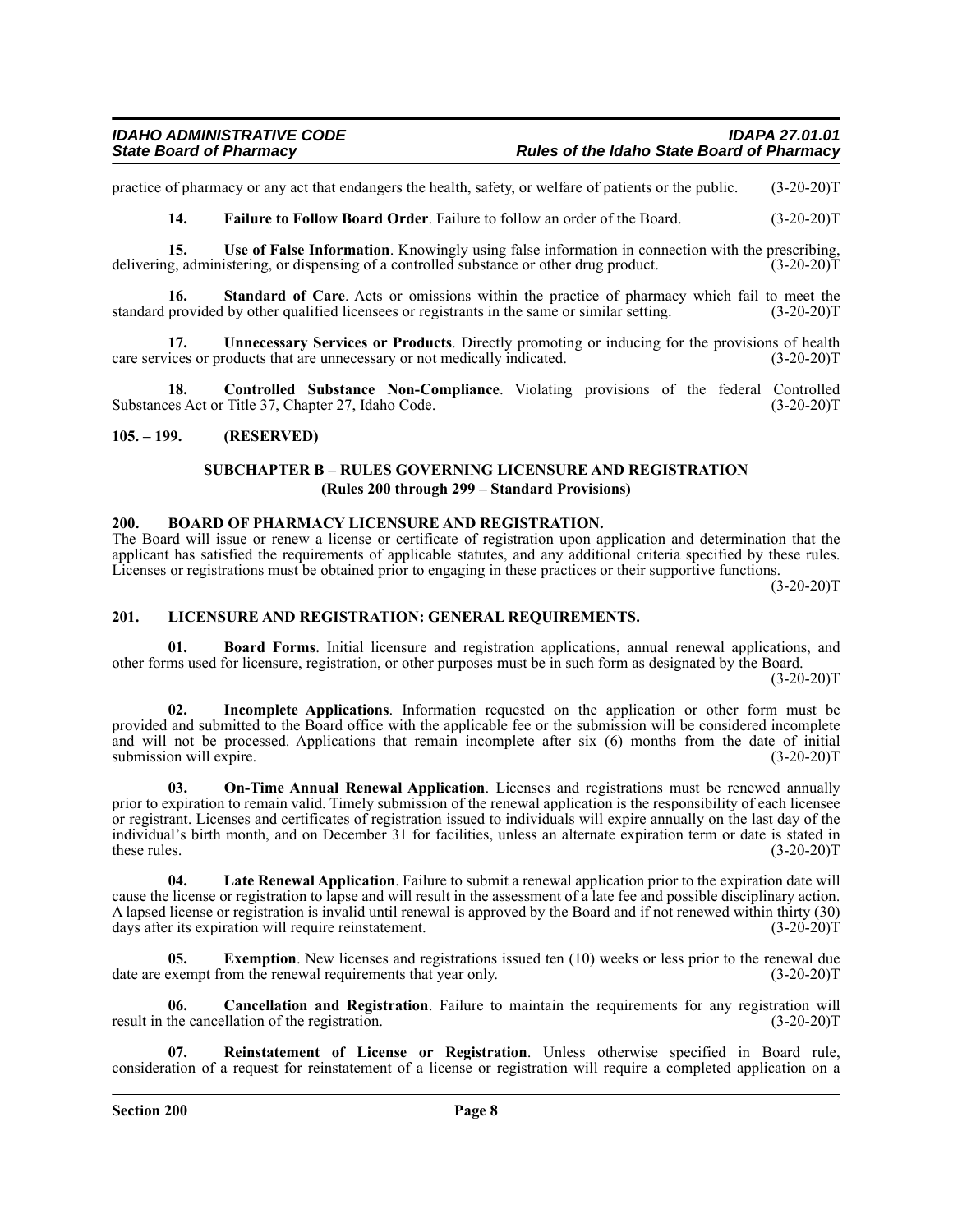Board form, submission of a completed fingerprint card, as applicable, and payment of any applicable fees due or delinquent at the time reinstatement is requested. (3-20-20) delinquent at the time reinstatement is requested.

**08. Parent or Legal Guardian Consent**. No person under the age of eighteen (18), unless an emancipated minor, may submit an application for licensure or registration without first providing the Board with written consent from a parent or legal guardian. (3-20-20)T

## **202. BOARD FEES.**

**01. Fee Determination and Collection**. Pursuant to the authority and limitations established by Sections 37-2715 and 54-1720(5)(a), Idaho Code, the Board has determined and will collect fees for the issuance, annual renewal, or reinstatement of licenses and certificates of registration to persons and drug outlets engaged in acts or practices regulated by the Board. (3-20-20) or practices regulated by the Board.

**02. Time and Method of Payment**. Fees are due at the time of application, submission, or request. Fees are payable to the "Idaho State Board of Pharmacy," are non-refundable, and will not be prorated. (3-20-20)T

**03. Fee for Dishonored Payment**. A reasonable administrative fee may be charged for a dishonored check or other form of payment. If a license or registration application has been approved or renewed by the Board and payment is subsequently dishonored, the approval or renewal is immediately canceled on the basis of the submission of an incomplete application. The board may require subsequent payments to be made by cashier's check, money order, or other form of guaranteed funds. (3-20-20) money order, or other form of guaranteed funds.

**04. Overpayment of Fees**. "Overpayment" refers to the payment of any fee in excess of the listed amount. Refunds issued will be reduced by a reasonable processing fee. (3-20-20)T

**05. Fee Exemption for Controlled Substance Registrations**. Persons exempt pursuant to federal law from fee requirements applicable to controlled substance registrations issued by the DEA are also exempt from fees applicable to controlled substance registrations issued by the Board. (3-20-20)T

## **203. FEE SCHEDULE.**

## **01. Licenses and Registrations -- Professionals**.

| <b>License/Registration</b>                    | <b>Initial Fee</b> | <b>Annual Renewal Fee</b> |
|------------------------------------------------|--------------------|---------------------------|
| l Pharmacist License                           | \$140              | \$130                     |
| Nonresident PIC Registration                   | \$290              | \$290                     |
| l Pharmacist Intern                            | \$50               | \$50                      |
| Technician                                     | \$35               | \$35                      |
| Practitioner Controlled Substance Registration | \$60               | \$60                      |

 $(3-20-20)T$ 

## **02. Certificates of Registration and Licensure -- Facilities**.

| <b>License/Registration</b>           | <b>Initial Fee</b> | <b>Annual Renewal Fee</b> |
|---------------------------------------|--------------------|---------------------------|
| Drug Outlet (unless otherwise listed) | \$100              | \$100                     |
| Wholesale License                     | \$180              | \$180                     |
| <b>Wholesale Registration</b>         | \$150              | \$150                     |
| Central Drug Outlet (Nonresident)     | \$500              | \$250                     |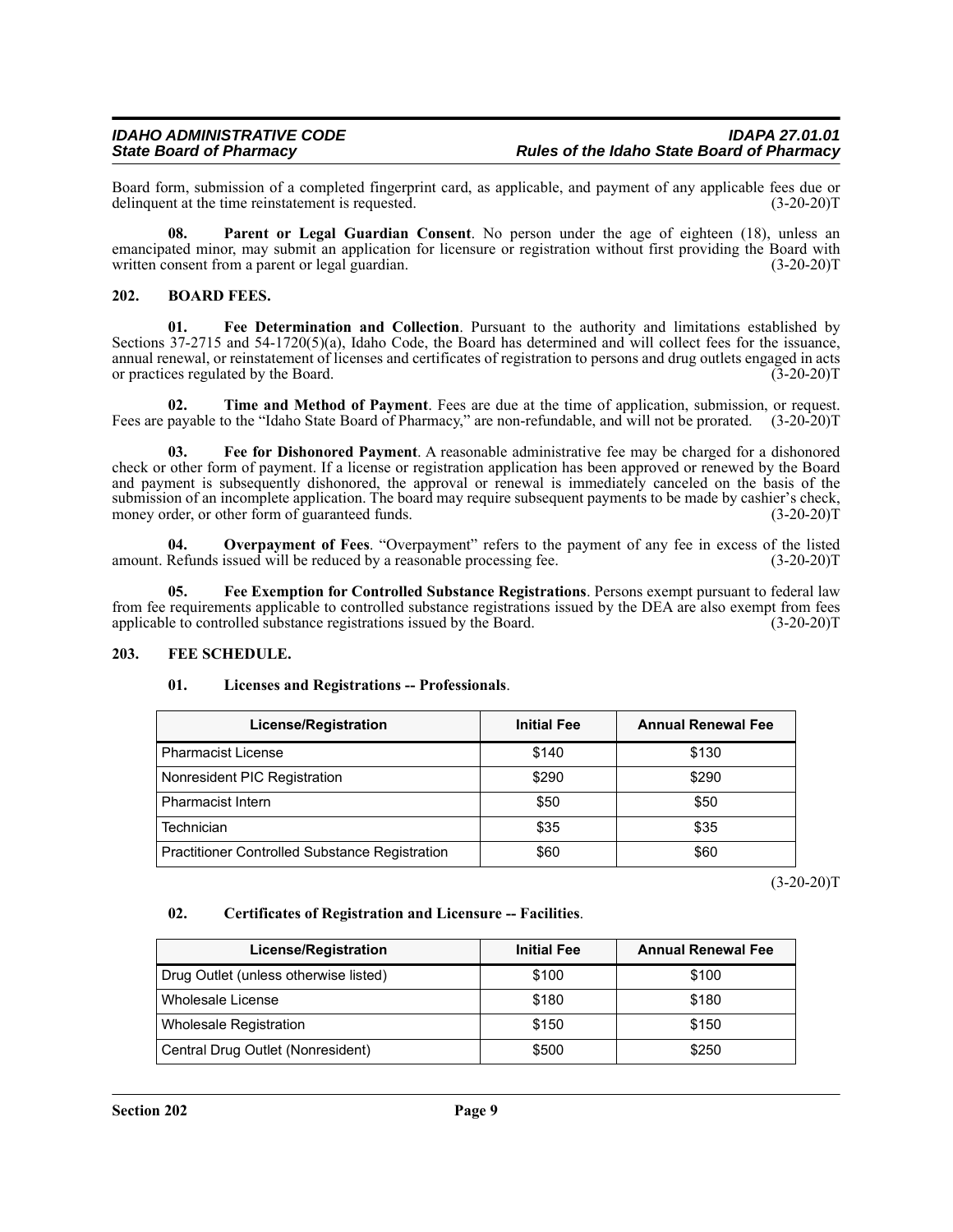## *IDAHO ADMINISTRATIVE CODE IDAPA 27.01.01 State Board of Pharmacy Rules of the Idaho State Board of Pharmacy*

| License/Registration                      | <b>Initial Fee</b> | <b>Annual Renewal Fee</b> |
|-------------------------------------------|--------------------|---------------------------|
| Mail Service Pharmacy                     | \$500              | \$250                     |
| Durable Medical Equipment Outlet          | \$50               | \$50                      |
| <b>Outsourcing Facility (Nonresident)</b> | \$500              | \$250                     |
| Manufacturer                              | \$150              | \$150                     |
| Veterinary Drug Outlet                    | \$35               | \$35                      |

 $(3-20-20)T$ 

## **03. Late Fees and Reinstatements**.

| Category                                  | Fee                                                |
|-------------------------------------------|----------------------------------------------------|
| Late payment processing fee               | \$50                                               |
| License or registration reinstatement fee | One-half (1/2) of the amount of the annual renewal |

 $(3-20-20)T$ 

## **04. Administrative Services**.

| Category                                      | Fee  |
|-----------------------------------------------|------|
| Experiential hours certification              | \$25 |
| Duplicate pharmacist certificate of licensure | \$35 |

 $(3-20-20)T$ 

## **204. – 209. (RESERVED)**

## **210. DETERMINATION OF NEED FOR NONRESIDENT LICENSURE OR REGISTRATION.**

**01.** Independent Practice. Nonresident pharmacists must be licensed if engaged in the independent of pharmacy across state lines and not practicing for an Idaho registered drug outlet. (3-20-20)T practice of pharmacy across state lines and not practicing for an Idaho registered drug outlet.

**02. Practice for an Idaho Registered Drug Outlet**. A nonresident pharmacist serving as the PIC for an Idaho registered nonresident drug outlet must be registered to practice into Idaho. All other nonresident pharmacists who are employed by, or affiliated with, and practicing for the Idaho registered nonresident drug outlet, but who are not the PIC, are exempt from license and registration requirements for practice into Idaho. (3-20-20)T

**03. Multistate Pharmacists**. Multistate pharmacists, as defined in Section 54-1723B, Idaho Code, are exempt from separate licensure or registration in Idaho.

**04. Exemption from Separate Controlled Substance Registration**. All pharmacists who are practicing in or into Idaho are exempt from obtaining a separate controlled substance registration, but are subject to compliance with all requirements under Title 37, Chapter 27, Idaho Code. (3-20-20)T compliance with all requirements under Title 37, Chapter  $27$ , Idaho Code.

## **211. PHARMACIST LICENSURE BY EXAMINATION.**

To be considered for licensure, a person must satisfy the requirements of Section 54-1722(1)(a) through (e), Idaho Code, submit to the Board an application for licensure by examination, and meet the following: (3-20-20)T

**01. Graduates of U.S. Pharmacy Schools**. Graduate from an ACPE-accredited school or college of pharmacy within the United States.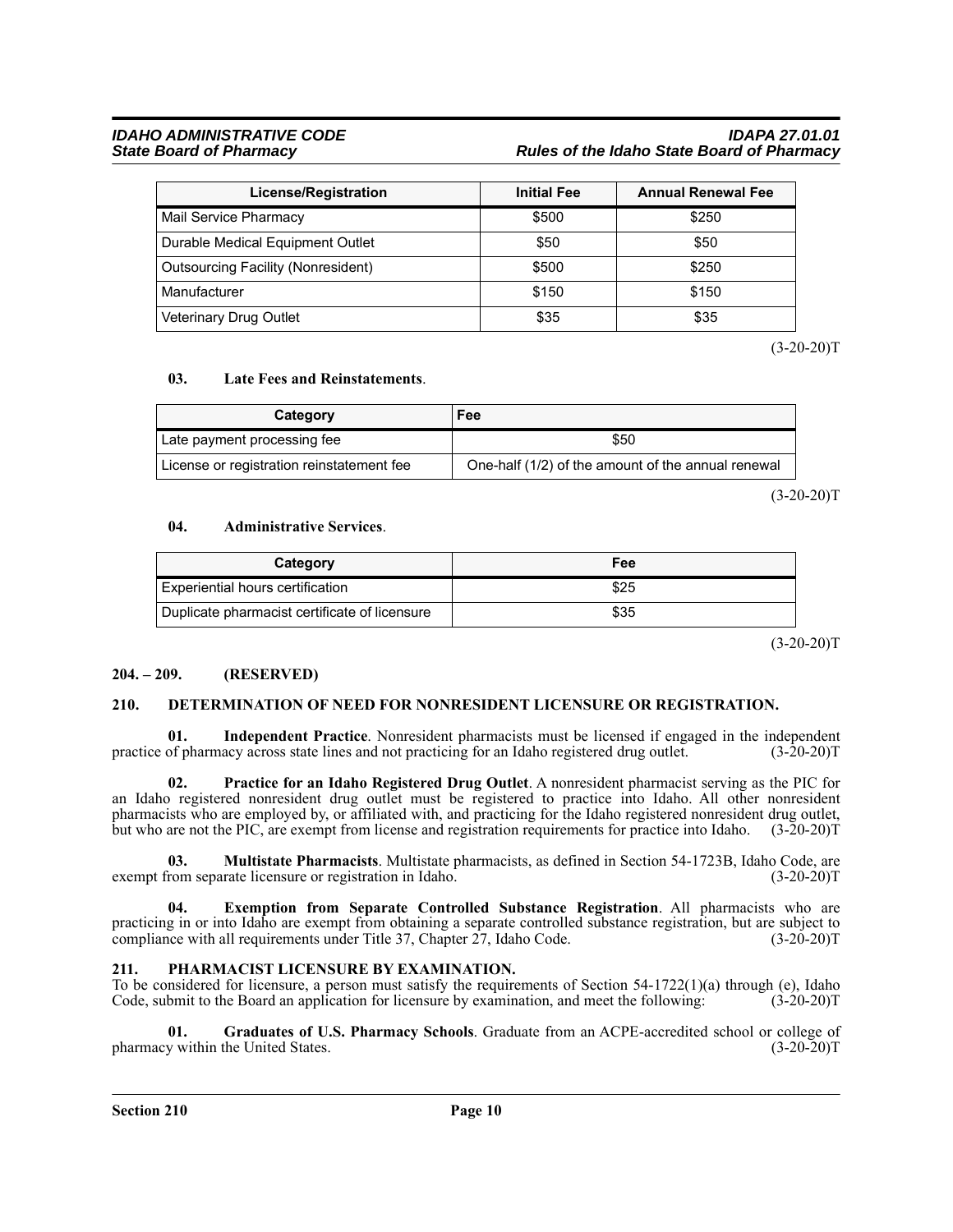**02. Graduates of Foreign Pharmacy Schools**. Graduate from a school or college of pharmacy located outside of the United States, submit certification by the FPGEC, and complete a minimum of seventeen hundred forty  $(1,740)$  experiential hours as verified on an employer's affidavit signed by a pharmacist licensed and practicing in the United States. The Board may request verifiable business records to document the hours.  $(3-20-20)$ United States. The Board may request verifiable business records to document the hours.

**03. Licensure Examinations**. Qualified applicants must pass the NAPLEX in accordance with NABP standards. A candidate who fails the NAPLEX three  $(3)$  times must complete at least thirty  $(30)$  hours of continuing education accredited by an ACPE-accredited provider prior to being eligible to sit for each subsequent reexamination. Candidates are limited to five (5) total NAPLEX attempts. (3-20-20)T

## **212. PHARMACIST LICENSURE BY RECIPROCITY.**

An applicant for pharmacist licensure by reciprocity must satisfy the requirements of Section 54-1723, Idaho Code, and submit a preliminary application for licensure transfer through NABP. An applicant whose pharmacist license is currently restricted by a licensing entity in another state must appear before the Board to petition for licensure by reciprocity. An applicant not actively engaged in the practice of pharmacy during the year preceding the date of application may have to complete intern hours for each year away from the practice of pharmacy. (3-20-20)T application may have to complete intern hours for each year away from the practice of pharmacy.

## **213. PHARMACIST LICENSE RENEWAL: CPE REQUIREMENTS.**

Each pharmacist applicant for license renewal must complete fifteen (15) CPE hours each calendar year between January 1 and December 31. (3-20-20) January 1 and December 31.

**01. ACPE**. At least twelve (12) of the CPE hours obtained must be from programs by an ACPE that have a participant designation of "P" (for pharmacist) as the suffix of the ACPE universal program number. ACPE credits must be reported to and documented in CPE Monitor in order to be accepted. (3-20-20)T

**02. CME**. A maximum of three (3) of the hours may be obtained from CME, if the credits are:

 $(3-20-20)T$ 

**a**. Obtained from an ACCME accredited provider; and  $(3-20-20)T$ 

**b.** A certificate is furnished that identifies the name of the ACCME accredited provider and a clear reference to its accreditation status, the title of the CME program, the completed hours of instruction, the date of completion, and the name of the individual obtaining the credit. Upon audit, all CME certificates must be submitted to the Board. (3-20-20)T

**03. Alternative to CPE**. If audited, a pharmacist may substitute a current certification by a nationally d pharmacy practice-specific specialty certification program. (3-20-20) accredited pharmacy practice-specific specialty certification program.

## **214. PHARMACIST LICENSE: REINSTATEMENT.**

The Board may, at its discretion, consider reinstatement of a pharmacist license upon receipt of a completed application, background check, and payment of the reinstatement and other fees due or delinquent at the time reinstatement is requested. (3-20-20)T

**01. Satisfactory Evidence**. Reinstatement applicants must provide satisfactory evidence of completion of a minimum of thirty (30) CPE hours within the twenty-four (24) months prior to reinstatement and compliance with any direct orders of the Board.  $(3-20-20)$ with any direct orders of the Board.

**02. Additional Requirements**. A pharmacist reinstatement applicant may be required to appear before the Board. The Board may also, at its discretion, impose additional requirements on a pharmacist reinstatement applicant who has not practiced as a pharmacist for the preceding twelve (12) months or longer that may include taking and passing an examination, completion of intern hours, completion of additional CPE hours, or other requirements determined necessary to acquire or demonstrate professional competency. (3-20-20)T

## **215. NONRESIDENT PIC REGISTRATION TO PRACTICE PHARMACY INTO IDAHO.**

To be registered as a nonresident PIC, an applicant must submit an application on a Board form including, but not  $\text{limited to:} \tag{3-20-20}$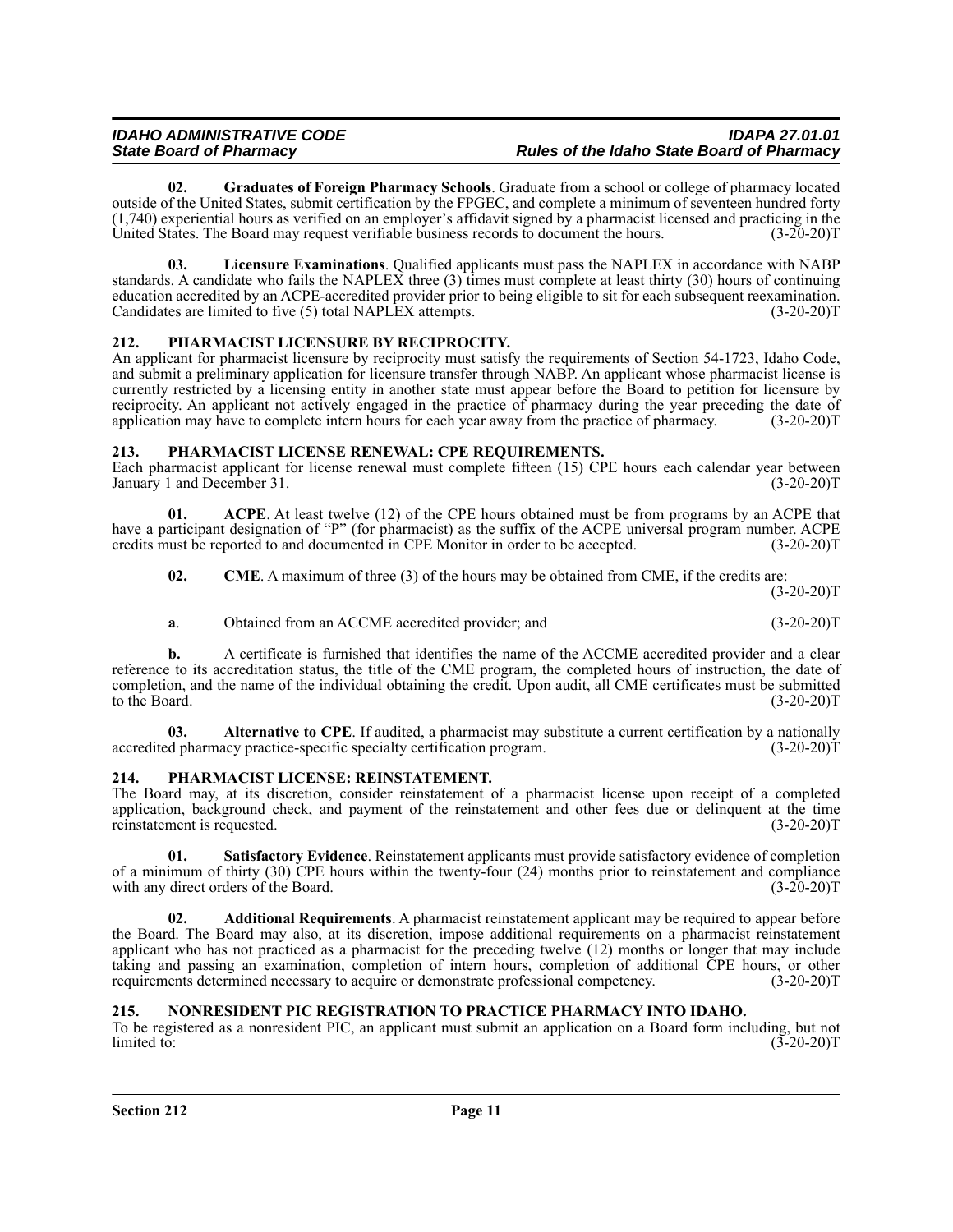**01.** Individual License Information. Current pharmacist licensure information in all other states, geach state of licensure and each license number; (3-20-20) including each state of licensure and each license number;

**02. Facility License Information**. The license or registration number of the facility for which the applicant will be practicing. (3-20-20)T

### **216. PHARMACIST INTERN REGISTRATION.**

**01. Registration Requirements**. To be approved for and maintain registration as a pharmacist intern, the applicant must:  $(3-20-20)T$ 

**a.** Currently be enrolled and in good standing in an accredited school or college of pharmacy, a professional degree in pharmacy; or  $(3-20-20)$ pursuing a professional degree in pharmacy; or

**b.** Be a graduate of an accredited school or college of pharmacy within the United States and awaiting tion for pharmacist licensure; or (3-20-20) examination for pharmacist licensure; or

**c.** Be a graduate of a school or college of pharmacy located outside the United States, obtain certification by the FPGEC, and be awaiting finalization of pharmacist licensure. (3-20-20)T

#### **02. Renewal**. (3-20-20)T

**a.** Current Students. A pharmacist intern registration must be renewed annually by July 15; however, the renewal fee will be waived, if renewed on time, for the duration of the student's enrollment in the school or college of pharmacy. Following graduation, if a pharmacist license application has been submitted, the pharmacist intern license will be extended at no cost for up to six (6) additional months from the date of application as a pharmacist, after which time the individual will need to submit a new application to continue to be a pharmacist intern.  $\frac{1}{2}$  intern. (3-20-20)T

**b.** Pharmacy Graduates. A graduate pharmacist intern registration may be obtained and renewed once within one (1) year from the date of issuance. The Board may, at its discretion, grant additional time to complete internship experience if unique circumstances present. (3-20-20) internship experience if unique circumstances present.

#### **217. – 219. (RESERVED)**

#### **220. TECHNICIAN REGISTRATION.**

**01. Registration Requirements**. A person may apply for registration as a technician if the person satisfies the following requirements: (3-20-20)T

**a.** Age. Be at least sixteen (16) years of age; (3-20-20)T

**b.** Education. Be a high school graduate or the recipient of a high school equivalency diploma or enrolled and in good standing in a high school or college supervised program. (3-20-20) currently enrolled and in good standing in a high school or college supervised program.

**c.** Exemption from Criminal Background Check. Technician candidates under the age of eighteen  $(18)$  are exempt from the fingerprint-based criminal history check requirement of Idaho Code.  $(3-20-20)$ T

#### **02. Certified Technician Registration**.

To be approved for registration as a certified technician, a person must have obtained and maintained certified pharmacy technician (CPhT) status through the Pharmacy Technician Certification Board (PTCB), the National Healthcareer Association (NHA), or their successors. (3-20-20)T

#### **221. – 223. (RESERVED)**

#### **224. PRACTITIONER CONTROLLED SUBSTANCE REGISTRATION.**

Any practitioner in Idaho who intends to prescribe, administer, dispense, or conduct research with a controlled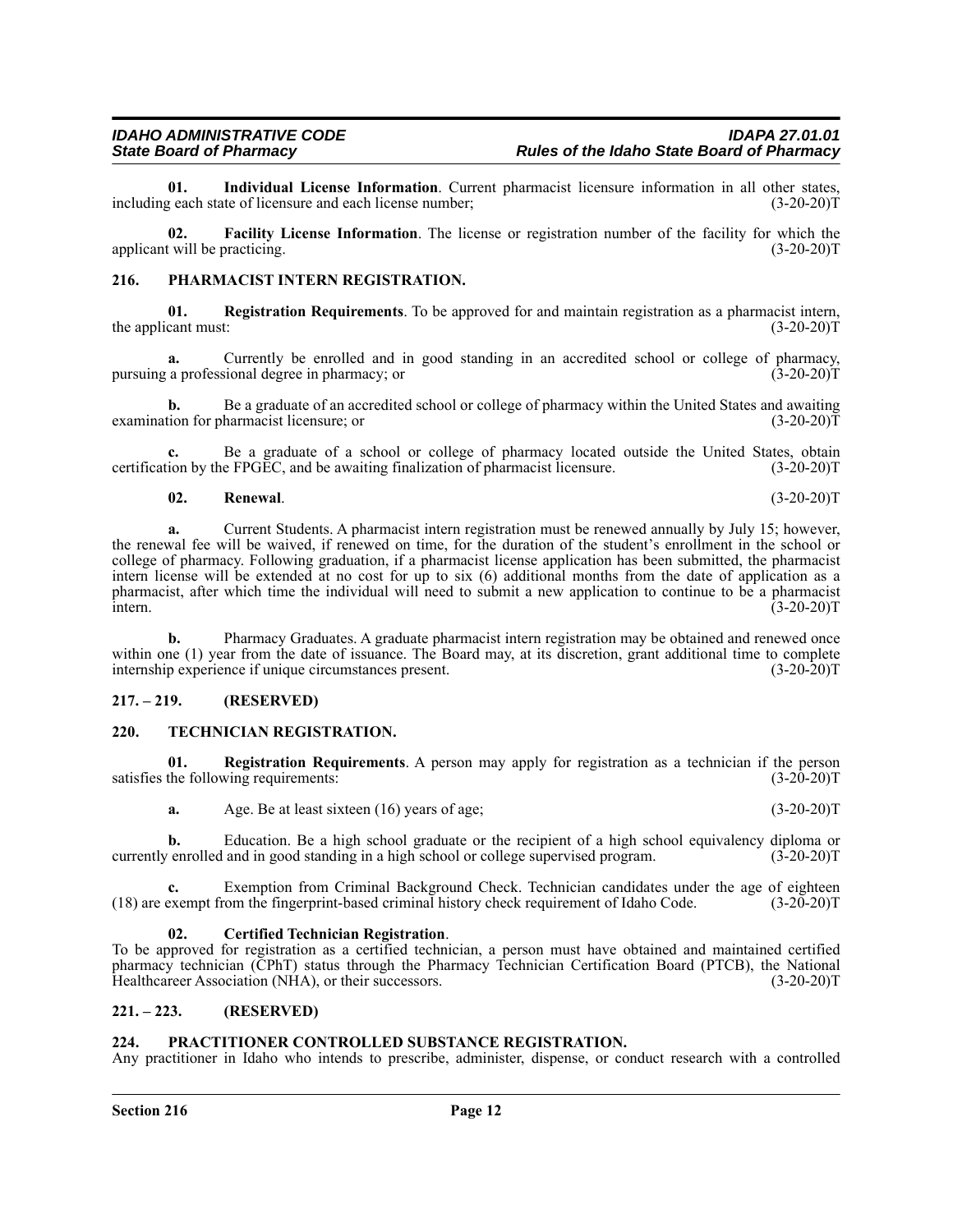substance must first obtain an Idaho practitioner controlled substance registration and: (3-20-20)T

**01.** State License. Hold a valid license or registration to prescribe medications from a licensing entity ed under Title 54. Idaho Code. (3-20-20) established under Title 54, Idaho Code.

**02. DEA Registration**. Hold a valid federal DEA registration, if required under federal law.

 $(3-20-20)T$ 

## **225. – 229. (RESERVED)**

#### **230. DRUG OUTLET LICENSURE AND REGISTRATION: GENERAL REQUIREMENTS.**

A license or a certificate of registration is required for drug outlets prior to doing business in or into Idaho. A license or certificate of registration will be issued by the Board to drug outlets pursuant to, and in the general classifications defined by, Section 54-1729, Idaho Code. (3-20-20)T

**01. New Drug Outlet Inspections**. Following the issuance of a new license or registration, each drug outlet will be inspected to confirm that the facility is compliant with applicable law. A change of ownership of a currently registered pharmacy will not require an onsite inspection of a new pharmacy registration unless a change of location occurs. (3-20-20)T

**02. License and Registration Transferability**. Drug outlet licenses and registrations are location and owner specific and are nontransferable as to person or place.

**03. Nonresident Drug Outlet**. The Board may license or register a drug outlet licensed or registered under the laws of another state if the other state's standards are comparable to those in Idaho and acceptable to the Board, evidenced by an inspection report. Board, evidenced by an inspection report.

**04. Change of Ownership or Location**. The registrant must notify the Board of a drug outlet's change of ownership or location at least ten (10) days prior to the event on a Board form, the completion of which shall be treated as an application for a new license or registration. When a licensee or registrant has made a timely and complete application for a new license or registration as stated in this rule, the existing license does not expire until the application has been finally determined by the Board, and, in case the application is denied or the terms of the new license limited, until the last day for seeking review of the Board order. This does not preclude the Board from taking immediate action to protect the public interest. (3-20-20)T

**05. Permanent Closing**. A registrant must notify the Board and the general public of the pharmacy's permanent closing at least ten (10) days prior to closing. The notice must include the proposed date of closure, and the new location of the prescription files. The notice to the board is to include the location where the closing inventory record of controlled substances is retained. (3-20-20)T

**06. Exemption from Separate Controlled Substance Registration**. All drug outlets doing business in or into Idaho who hold a valid license or registration from the Board are exempt from obtaining a separate controlled substance registration, but are subject to compliance with all requirements under Title 37, Chapter 27, Idaho Code. (3-20-20)T Idaho Code. (3-20-20)T

**07. Sterile Preparation Endorsement**. A drug outlet engaged in sterile preparation must obtain a single endorsement for one (1) or more hood or aseptic environmental control devices. (3-20-20)T

## **231. -- 239. (RESERVED)**

## **240. WHOLESALER LICENSURE AND REGISTRATION.**

**01. Wholesaler Licensure**. In addition to the information provided in Section 54-1753, Idaho Code, the following information must be provided under oath by each applicant for wholesaler licensure as part of the initial licensing procedure and for each renewal on a Board form: (3-20-20) licensing procedure and for each renewal on a Board form:

**a.** Any felony conviction or any conviction of the applicant relating to wholesale or retail prescription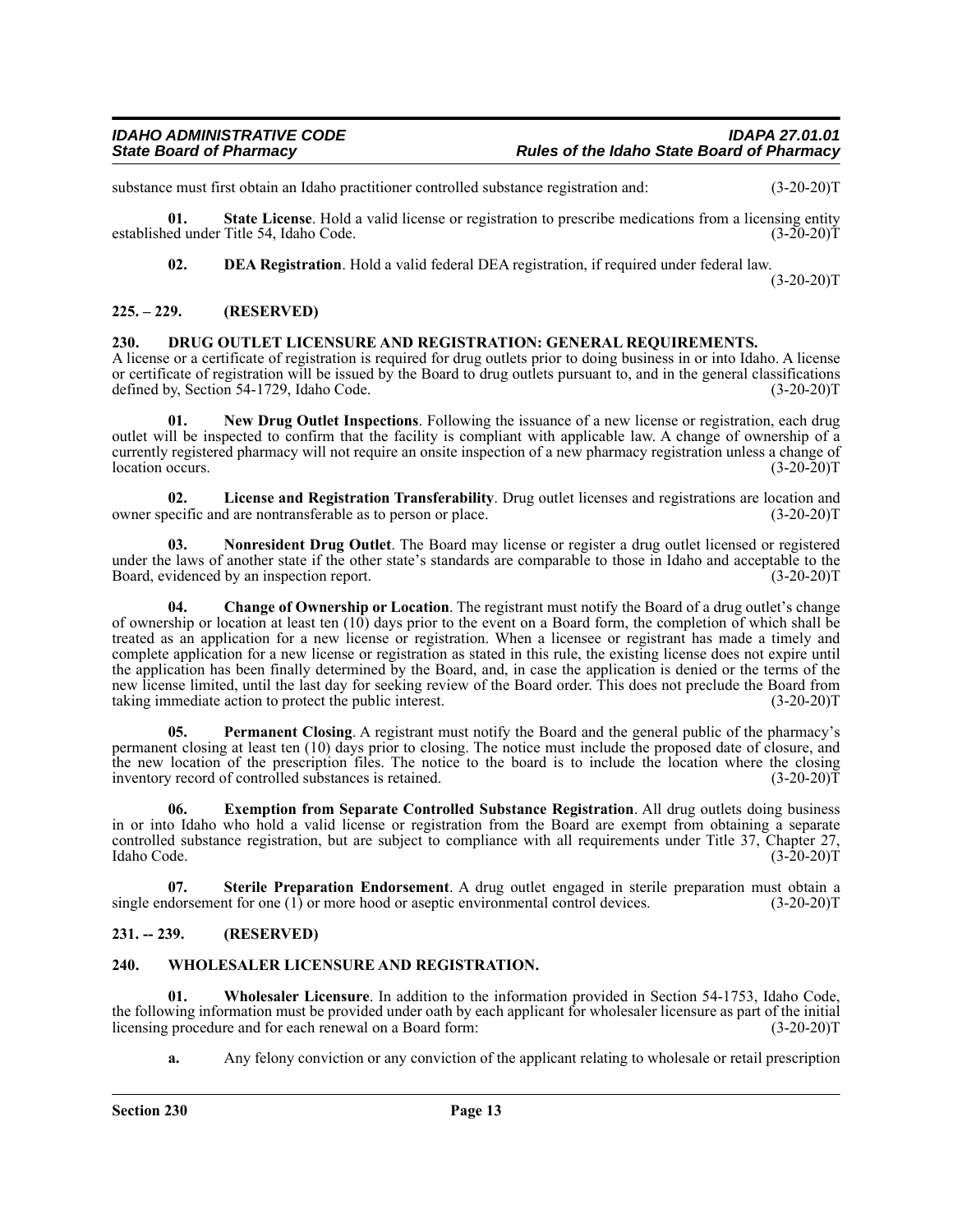*IDAHO ADMINISTRATIVE CODE IDAPA 27.01.01 State Board of Pharmacy Rules of the Idaho State Board of Pharmacy*

drug distribution or distribution of controlled substances. (3-20-20)T

**b.** Any discipline of the applicant by a regulatory agency in any state for violating any law relating to e or retail prescription drug distribution or distribution of controlled substances. (3-20-20) wholesale or retail prescription drug distribution or distribution of controlled substances.

**02.** VAWD Accreditation. The Board will recognize a wholesaler's VAWD accreditation by NABP for of reciprocity and satisfying the new drug outlet inspection requirements of these rules. (3-20-20)T purposes of reciprocity and satisfying the new drug outlet inspection requirements of these rules.

**03. Wholesaler Registration**. Except when licensed pursuant to the Idaho Wholesale Drug Distribution Act and these rules, a wholesaler that engages in wholesale distribution of DME supplies, prescription medical devices, or products that contain pseudoephedrine in or into Idaho must be registered by the Board.

 $(3-20-20)T$ 

### **241. – 249. (RESERVED)**

#### **250. MANUFACTURER REGISTRATION.**

Manufacturers must be registered as follows: (3-20-20)T

**01. Mail Service Pharmacy**. Those that ship, mail, or deliver dispensed prescription drugs or devices to an Idaho resident will be registered by the Board as a mail service pharmacy.  $(3-20-20)T$ 

**02. Manufacturer**. Those engaged in wholesale distribution will be registered as a manufacturer and with the Idaho Wholesale Drug Distribution Act and rules, as applicable. (3-20-20) comply with the Idaho Wholesale Drug Distribution Act and rules, as applicable.

#### **251. – 299. (RESERVED)**

#### **SUBCHAPTER C – DRUG OUTLET PRACTICE STANDARDS (Rules 300 through 399 – Drug Outlet Practice Standards)**

#### **300. DRUG OUTLETS: MINIMUM FACILITY STANDARDS.**

A resident drug outlet that dispenses prescription drugs to patients in Idaho must meet the following minimum<br>requirements: (3-20-20) requirements:

**01. Security and Privacy**. A drug outlet must be constructed and equipped with adequate security to protect its equipment, records and supply of drugs, devices and other restricted sale items from unauthorized access, acquisition or use. All protected health information must be stored and maintained in accordance with HIPAA.

 $(3-20-20)T$ 

**02.** Controlled Substance Storage. Drug outlets that dispense prescription drugs must store controlled es in accordance with federal law. (3-20-20) substances in accordance with federal law.

**03. Authorized Access to the Restricted Drug Storage Area**. Access to the restricted drug storage area must be limited to authorized personnel.

**04.** Staffing. A drug outlet must be staffed sufficiently to allow for appropriate supervision, to otherwise operate safely and, if applicable, to remain open during the hours posted as open to the public for business.  $(3-20-20)T$ 

**05. Electronic Recordkeeping System**. A drug outlet that dispenses more than twenty (20) prescriptions per day must use an electronic recordkeeping system to establish and store patient medication records and prescription drug order, refill, transfer information, and other information necessary to provide safe and appropriate patient care. The electronic recordkeeping system must have audit trail functionality that documents for each prescription drug order the identity of each individual involved at each step of its processing, filling, and dispensing or, alternatively, the identity of the pharmacist or prescriber responsible for the accuracy of these processes.  $(3-20-20)T$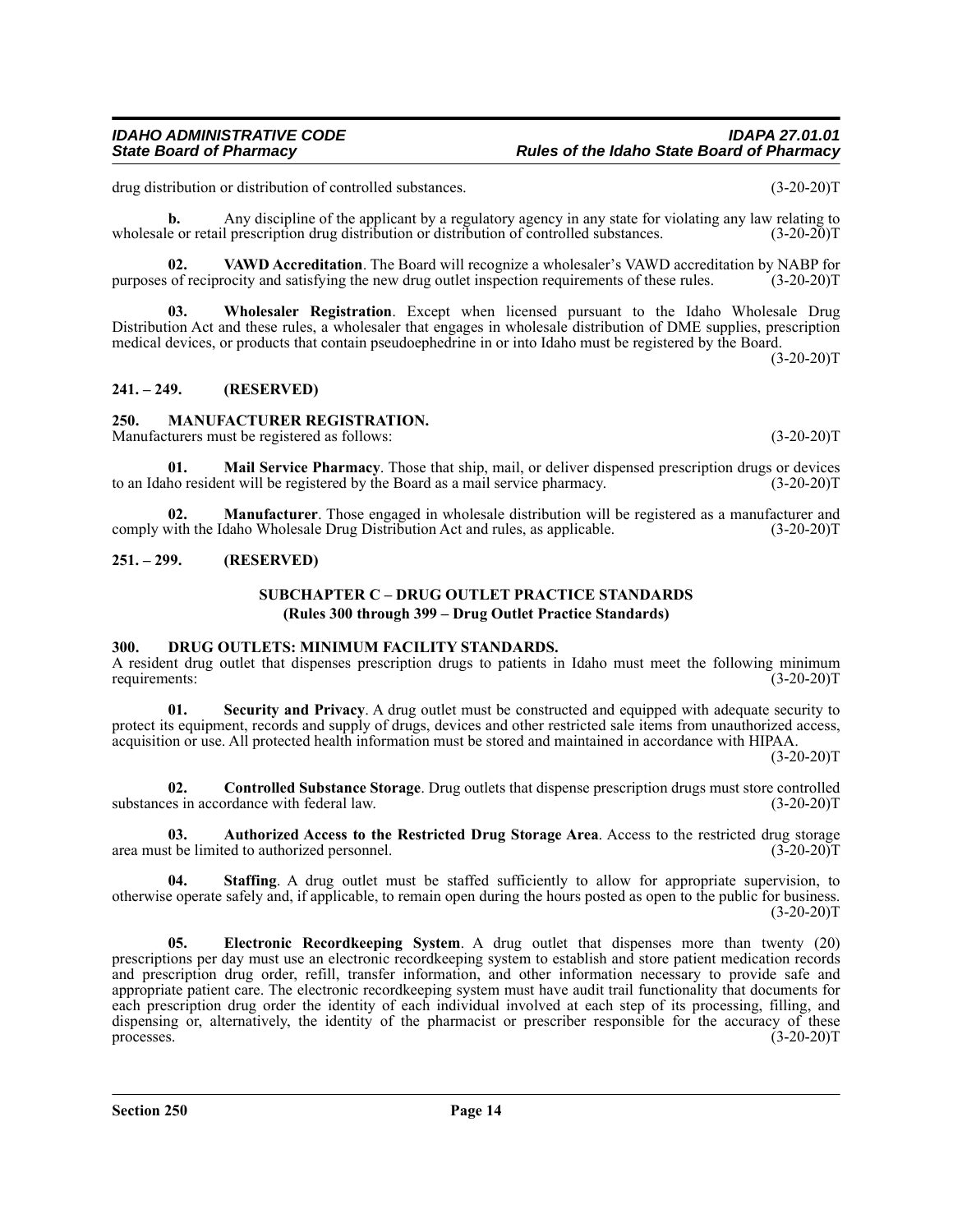#### **301. DRUG OUTLETS THAT DISPENSE PRESCRIPTION DRUGS: MINIMUM PRESCRIPTION FILLING REQUIREMENTS.**

Unless exempted by these rules, each drug outlet that dispenses prescription drugs to patients in Idaho must meet the following minimum requirements either at the drug outlet or through offsite pharmacy services: (3-20-20)T

**01. Valid Prescription Drug Order**. Prescription drugs may only be dispensed pursuant to a valid prescription drug order as set forth in Subchapter E of these rules.

**02. Prospective Drug Review**. Prospective drug review must be provided. (3-20-20)T

**03. Labeling**. Each drug must bear a complete and accurate label as set forth in these rules. (3-20-20)T

**04. Verification of Dispensing Accuracy**. Verification of dispensing accuracy must be performed to compare the drug stock selected to the drug prescribed. If not performed by a pharmacist or prescriber, an electronic verification system must be used that confirms the drug stock selected to fill the prescription is the same as indicated on the prescription label. A compounded drug may only be verified by a pharmacist or prescriber. (3-20-20)T

**05.** Patient Counseling. Counseling must be provided. (3-20-20)T

#### **302. DRUG OUTLETS THAT DISPENSE DRUGS TO PATIENTS WITHOUT AN ONSITE PHARMACIST OR PRESCRIBER.**

A drug outlet that dispenses drugs to patients in Idaho that does not have a pharmacist or prescriber onsite to perform<br>or supervise pharmacy operations must comply with the following requirements: (3-20-20) or supervise pharmacy operations must comply with the following requirements:

**01. Security and Access**. (3-20-20)T

**a.** Maintain video surveillance with an adequate number of views of the full facility and retain a high ecording for a minimum of ninety (90) days.  $(3-20-20)$ quality recording for a minimum of ninety (90) days.

**b.** Utilize proper identification controls of individuals accessing the restricted drug storage area to ccess is limited, authorized, and regularly monitored. (3-20-20) ensure access is limited, authorized, and regularly monitored.

**02. Technology**. The video and audio communication system used to counsel and interact with each patient or patient's caregiver, must be clear, secure, and HIPAA-compliant. (3-20-20)T

## **03. Controlled Substances Inventories**. (3-20-20)T

**a.** Keep a perpetual inventory for all Schedule II controlled substances; and  $(3-20-20)T$ 

**b.** If a perpetual inventory is not kept for all Schedule III through V substances, the pharmacist or prescriber must inventory and audit at least three (3) random controlled substances quarterly. (3-20-20)T

**04.** Self-Inspection. Complete and retain a monthly in-person self-inspection of the drug outlet by a ist or prescriber using a form designated by the Board. (3-20-20) pharmacist or prescriber using a form designated by the Board.

**05. Technical Limitation Closure**. The drug outlet must be, or remain, closed to the public if any component of the surveillance or video and audio communication system is malfunctioning, until system corrections or repairs are completed. (3-20-20)T

**06. Exemption for Self-Service Systems**. A self-service ADS that is operating as a drug outlet is exempt from the video surveillance requirement and the self-inspection requirement of this rule. In addition, if counseling is provided by an onsite prescriber or pharmacist, a self-service ADS is exempt from the video and audio communication system requirements of this rule. (3-20-20)T

**07. Exemption for Veterinarians**. Veterinarians practicing in accordance with their Idaho practice act pt from this rule. (3-20-20)T are exempt from this rule.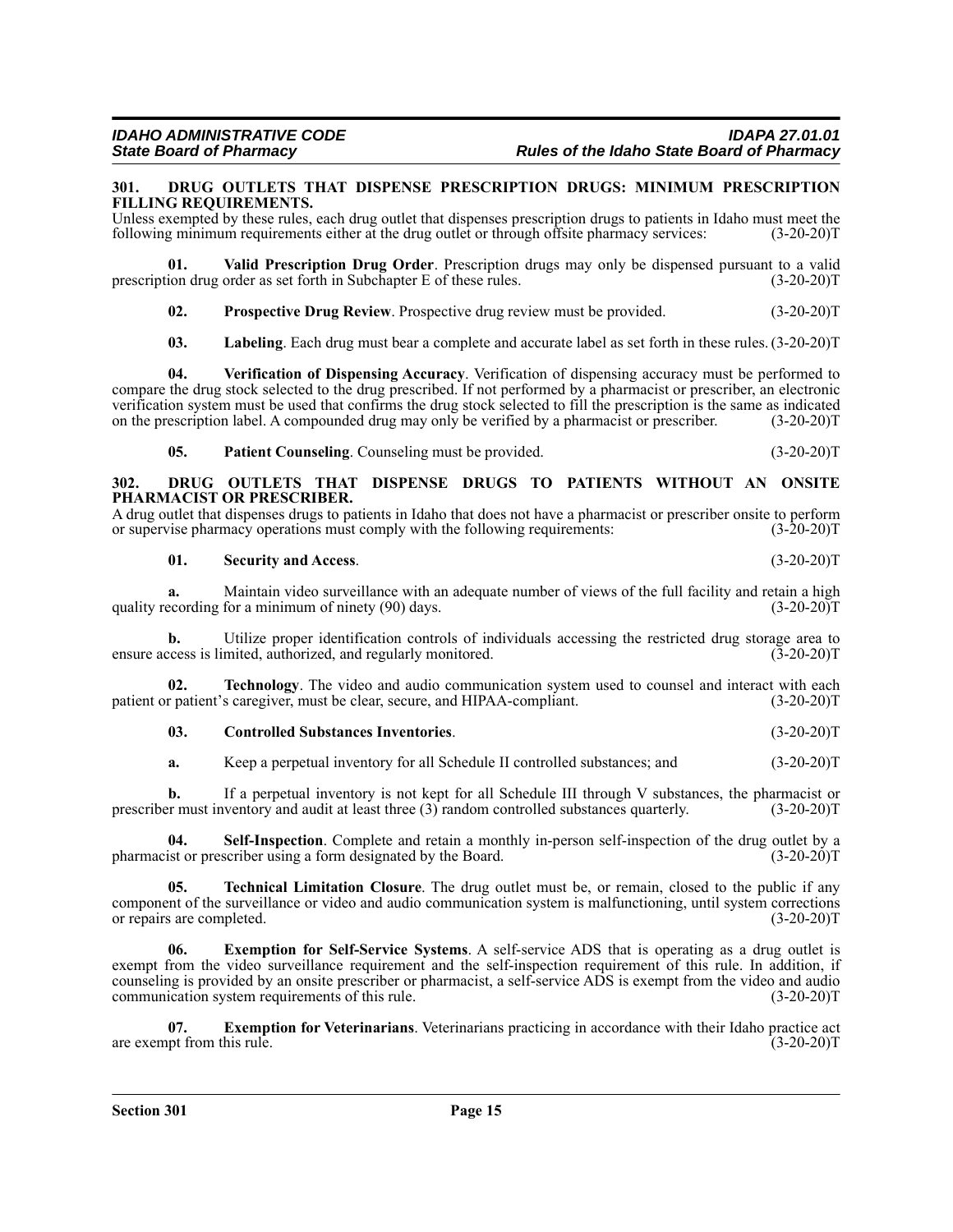#### **303. DRUGS STORED OUTSIDE OF A DRUG OUTLET FOR RETRIEVAL BY A LICENSED HEALTH PROFESSIONAL.**

Drugs may be stored in an alternative designated area outside the drug outlet, including, but not limited to, floor stock, in an emergency cabinet, in an emergency kit, or as emergency outpatient drug delivery from an emergency<br>room at a registered institutional facility, provided the following conditions are met: (3-20-20) room at a registered institutional facility, provided the following conditions are met:

**01. Supervising Drug Outlet**. Drugs stored in such a manner must remain under the control of, and be routinely monitored by, the supervising drug outlet.

**02.** Secure Storage. The area is appropriately equipped to ensure security and protection from 1 or tampering. (3-20-20) diversion or tampering.

**03. Controlled Substances**. Controlled substances may only be stored in an alternative designated area as permitted by, and in accordance with, federal law. (3-20-20)T

**Stocking and Replenishing**. Stocking or replenishing drugs in an alternative designated area may be performed by a pharmacist or prescriber, or by appropriate support personnel using either an electronic verification system or a two (2) person checking system. (3-20-20)T

**304. – 349. (RESERVED)**

## **SUBCHAPTER D – RULES GOVERNING PHARMACIST PRESCRIPTIVE AUTHORITY (Rules 350 through 399 – Rules Governing Pharmacist Prescriptive Authority)**

### **350. PHARMACIST PRESCRIBING: GENERAL REQUIREMENTS.**

In accordance with Section 54-1704, Idaho Code, a pharmacist may independently prescribe drugs, drug categories and devices provided the following general requirements are met: (3-20-20)T

**01. Education**. The pharmacist may only prescribe drugs or devices for conditions for which the pharmacist is educationally prepared and for which competence has been achieved and maintained. (3-20-20)T

**02. Patient-Prescriber Relationship**. The pharmacist may only issue a prescription for a legitimate medical purpose arising from a patient-prescriber relationship as defined in Section 54-1733, Idaho Code.(3-20-20)T

**03. Patient Assessment**. The pharmacist must obtain adequate information about the patient's health status to make appropriate decisions based on the applicable standard of care and the best available evidence.

 $(3-20-20)T$ 

**04. Collaboration with Other Health Care Professionals**. The pharmacist must recognize the limits of the pharmacist's own knowledge and experience and consult with and refer to other health care professionals as appropriate. (3-20-20) appropriate. (3-20-20)T

**05. Follow-Up Care Plan**. The pharmacist must develop and implement an appropriate follow-up care plan, including any monitoring parameters, in accordance with clinical guidelines. (3-20-20)T

**06. Notification**. The pharmacist must inquire about the identity of the patient's primary care provider; and, if one is identified by the patient, provide notification within five (5) business days following the prescribing of a drug. In the instance in which the pharmacist is prescribing to close a gap in care or to supplement a valid prescription drug order, the pharmacist must alternatively notify the provider of record. (3-20-20)T

**07. Documentation**. The pharmacist must maintain documentation adequate to justify the care provided, including, but not limited to the information collected as part of the patient assessment, the prescription record, and the follow-up care plan. (3-20-20)T

**08. Prescribing Exemption**. The general requirements set forth in this section do not apply to collaborative pharmacy practice agreements, nonprescription drugs and devices, and the individually named drug products listed in Section 54-1704, Idaho Code. (3-20-20) $\overline{T}$  (3-20-20) $\overline{T}$ 

**Section 303 Page 16**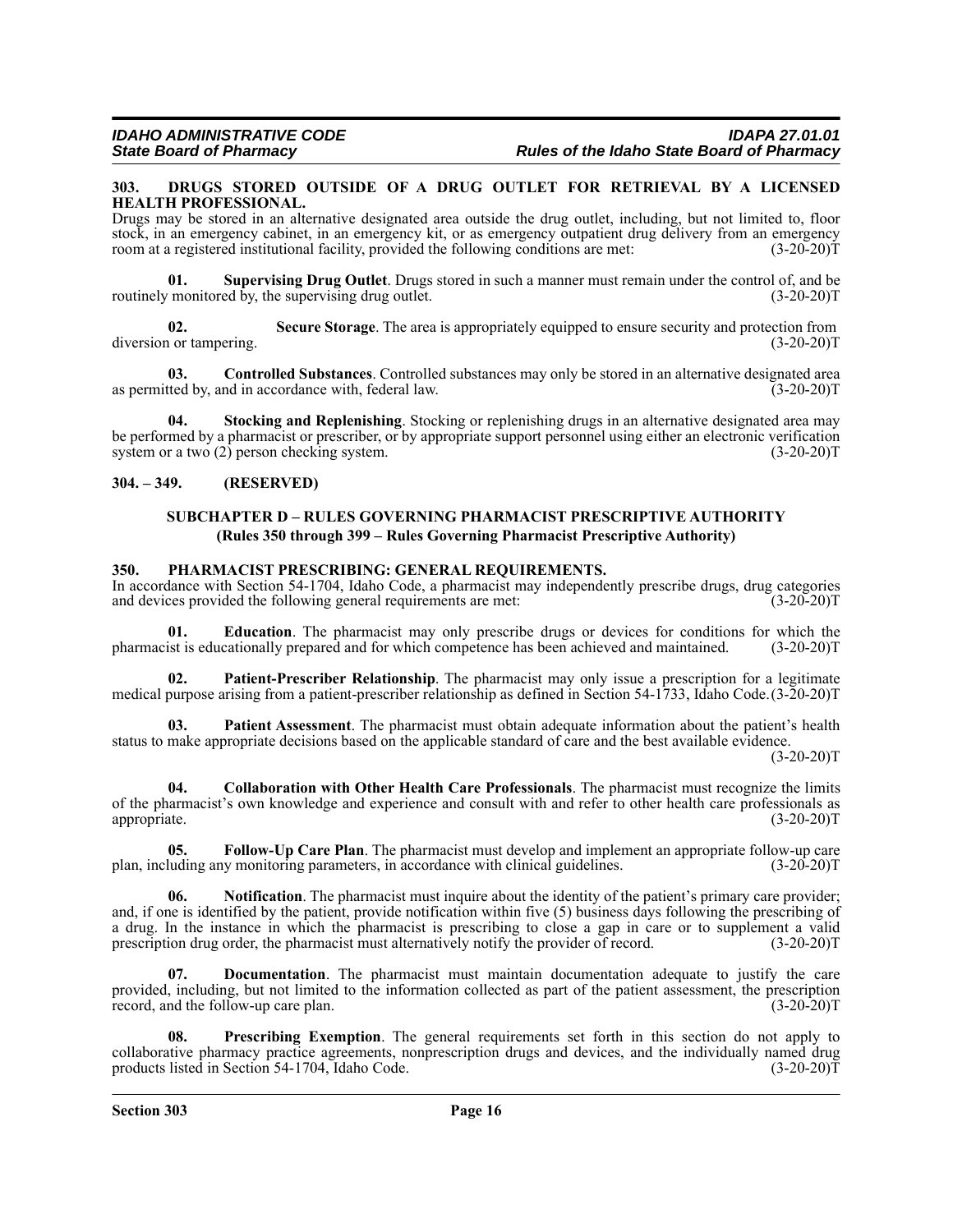#### **351. COLLABORATIVE PHARMACY PRACTICE.**

Collaborative pharmacy practice may be performed in accordance with an agreement that contains the following elements: (3-20-20) elements:  $(3-20-20)T$ 

**01.** Identification. Identification of the parties to the agreement; (3-20-20)T

**02. Scope**. The pharmacist's scope of practice authorized by the agreement, including a description of the types of permitted activities and decisions; and (3-20-20)T

**03. Monitoring**. A described method for a prescriber to monitor compliance with the agreement.

 $(3-20-20)T$ 

#### **352. -- 399. (RESERVED)**

### **SUBCHAPTER E – FILLING AND DISPENSING PRESCRIPTION DRUGS (Rules 400 through 499 – Filling and Dispensing Prescription Drugs)**

#### **400. PRESCRIPTION DRUG ORDER: VALIDITY.**

Prior to filling or dispensing a prescription drug order, a pharmacist must verify its validity. (3-20-20) T

**01. Invalid Prescription Drug Orders**. A prescription drug order is invalid if not issued by a licensed prescriber for a legitimate medical purpose, and within the course and scope of the prescriber's professional practice and prescriptive authority. (3-20-20)T

**02.** Antedating or Postdating. A prescription drug order is invalid if antedated or postdated.

 $(3-20-20)T$ 

**03. Tampering**. A prescription drug order is invalid if, at the time of presentation, it shows evidence of alteration, erasure, or addition by any person other than the person who wrote it. (3-20-20)T

**04. Prescriber Self-Use**. A prescription drug order written for a controlled substance is invalid if written for the prescriber's own use. (3-20-20)T

**05. Digital Image Prescriptions**. A digital image of a prescription drug order is invalid if it is for a controlled substance or if the patient intends to pay cash for the drug in whole. (3-20-20)T

#### **401. PRESCRIPTION DRUG ORDER: MINIMUM REQUIREMENTS.**

A prescription drug order must comply with applicable requirements of federal law and, except as differentiation is permitted for an institutional drug order, include at least the following: (3-20-20) permitted for an institutional drug order, include at least the following:

| 01.            | <b>Patient's Name.</b> The patient's or authorized entity's name and:   | $(3-20-20)T$ |
|----------------|-------------------------------------------------------------------------|--------------|
| a.             | If for a controlled substance, the patient's full name and address; and | $(3-20-20)T$ |
| $\mathbf{b}$ . | If for an animal, the species.                                          | $(3-20-20)T$ |
| 02.            | <b>Date.</b> The date issued.                                           | $(3-20-20)T$ |
| 03.            | <b>Drug Information.</b> The drug name, strength, and quantity.         | $(3-20-20)T$ |
| 04.            | <b>Directions.</b> The directions for use.                              | $(3-20-20)T$ |

**05. Prescriber Information**. The name and, if for a controlled substance, the address and DEA on number of the prescriber. (3-20-20) registration number of the prescriber.

**06. Signature**. A signature sufficient to evidence a valid prescription of either the prescriber or, if a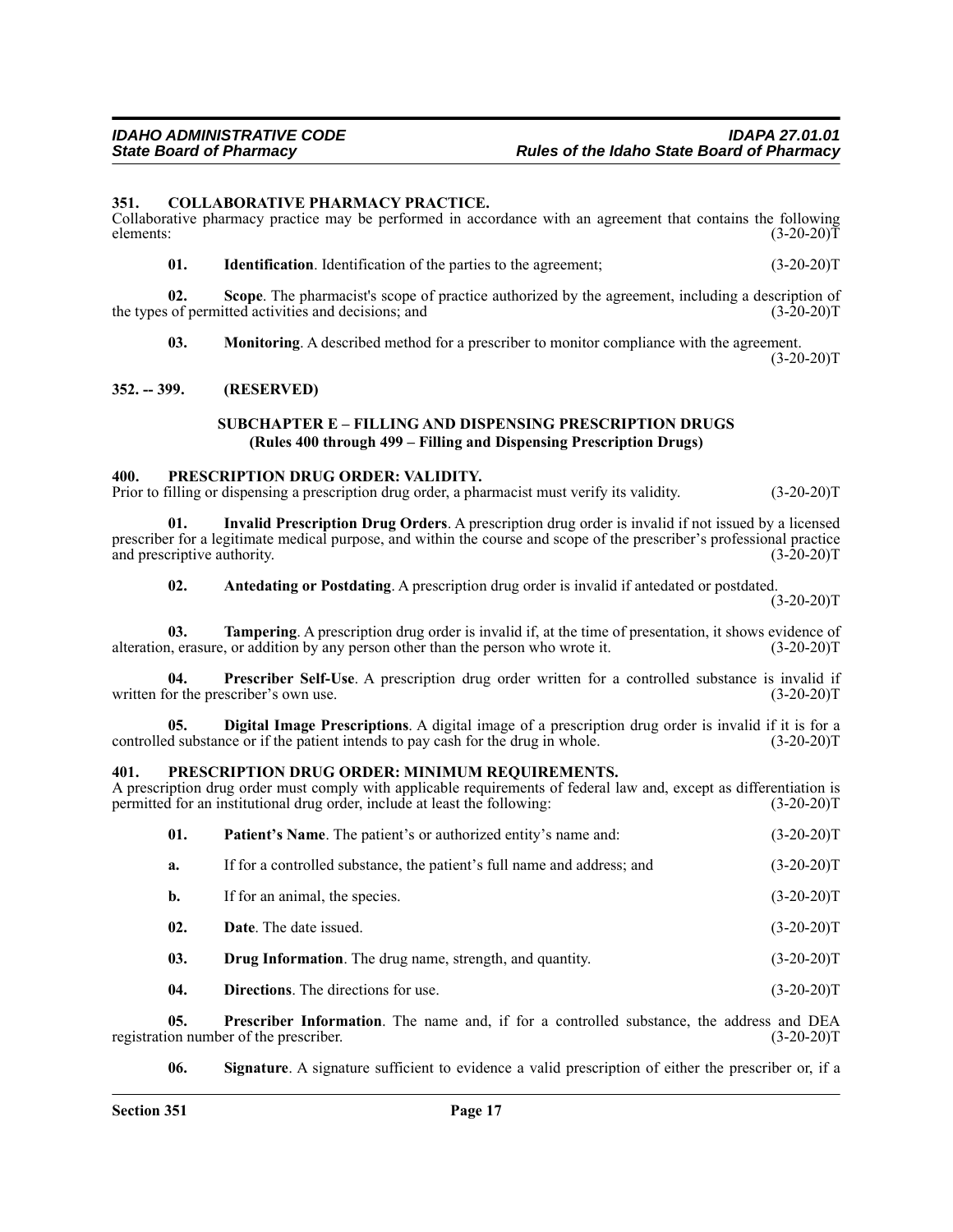renewal of a previous prescription, the prescriber's agent, when authorized by the prescriber. (3-20-20)T

**07.** Institutional Drug Order Exemptions. An institutional drug order may exempt the patient's the dosage form, quantity, prescriber's address, and prescriber's DEA registration number. (3-20-20) address, the dosage form, quantity, prescriber's address, and prescriber's DEA registration number.

**08. Exemptions for Non-Controlled Substances**. A prescriber may omit drug information and directions if the prescriber makes an indication for the pharmacist to finalize the patient's drug therapy plan.  $(3-20-20)T$ 

### **402. FILLING PRESCRIPTION DRUG ORDERS: PRACTICE LIMITATIONS.**

**01. Drug Product Selection**. Drug product selection is allowed only between therapeutic equivalent drugs. If a prescriber orders by any means that a brand name drug must be dispensed, then no drug product selection is permitted. (3-20-20)T

**02. Partial Filling**. A prescription drug order may be partially filled within the limits of federal law. quantity dispensed in partial fillings must not exceed the total quantity prescribed. (3-20-20)T The total quantity dispensed in partial fillings must not exceed the total quantity prescribed.

**03. Refill Authorization**. A prescription drug order may be refilled when permitted by state and federal law and as specifically authorized by the prescriber. A pharmacist may also refill a prescription for a noncontrolled drug when the prescriber is not available for authorization. (3-20-20)T

### **403. FILLING PRESCRIPTION DRUG ORDERS: ADAPTATION.**

Upon patient consent, a pharmacist may adapt drugs as specified in this rule, provided that the prescriber has not indicated that adaptation is not permitted. (3-20-20)T

**01. Change Quantity**. A pharmacist may change the quantity of medication prescribed if: (3-20-20)T

- **a.** The prescribed quantity or package size is not commercially available; (3-20-20)T
- **b.** The change in quantity is related to a change in dosage form or therapeutic interchange;  $(3-20-20)$ T

**c.** The change is intended to dispense up to the total amount authorized by the prescriber including refills; or  $(3-20-20)$ refills; or  $(3-20-20)T$ 

**d.** The change extends a maintenance drug for the limited quantity necessary to coordinate a patient's a medication synchronization program. (3-20-20) refills in a medication synchronization program.

**02. Change Dosage Form**. A pharmacist may change the dosage form of the prescription if it is in the best interest of patient care, so long as the prescriber's directions are also modified to equate to an equivalent amount of drug dispensed as prescribed. (3-20-20)T

**03.** Complete Missing Information. A pharmacist may complete missing information on a ion if there is evidence to support the change. (3-20-20) prescription if there is evidence to support the change.

**04. Documentation**. A pharmacist who adapts a prescription in accordance with these rules must document the adaptation in the patient's record. (3-20-20)T

**404.** FILLING PRESCRIPTION DRUG ORDERS: DRUG PRODUCT SUBSTITUTION.<br>Drug product substitutions in which a pharmacist dispenses a drug product other than that prescribed are allowed only as follows: (3-20-20)T as follows:  $(3-20-20)T$ 

**01. Hospital**. Pursuant to a formulary or drug list prepared by the pharmacy and therapeutics ee of a hospital; (3-20-20) committee of a hospital;

**02. Institutional Facility**. At the direction of the quality assessment and assurance committee of an institutional facility; (3-20-20)T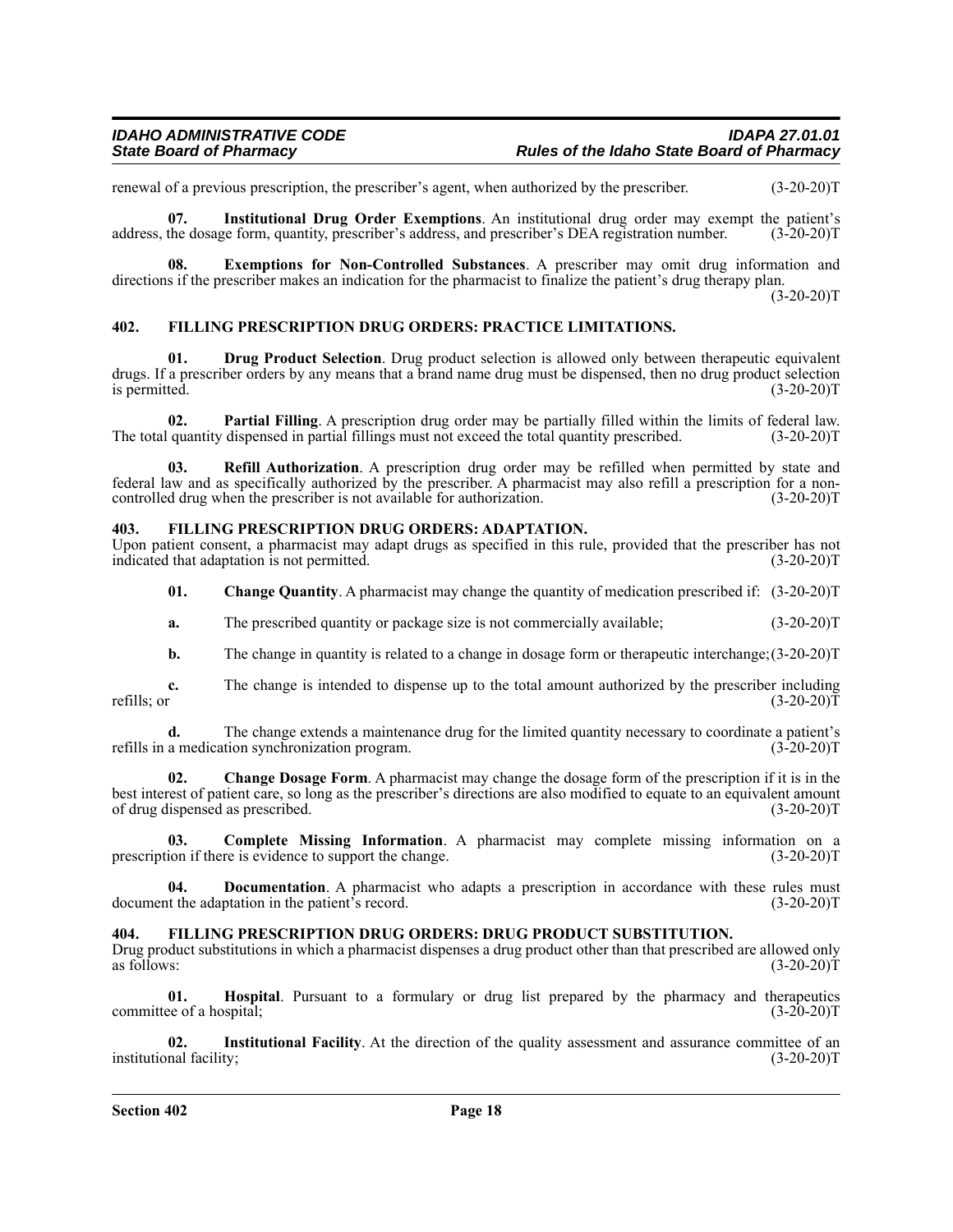**03. Drug Shortage**. Upon a drug shortage, a pharmacist may substitute another drug for a prescribed drug, so long as the prescriber's directions are also modified to equate to an equivalent amount of the drug dispensed;  $(3-20-20)$ T

**04. Biosimilars**. A pharmacist may substitute an interchangeable biosimilar product for a prescribed al product if: (3-20-20) biological product if:

**a.** The biosimilar has been determined by the FDA to be interchangeable and published in the Purple  $Book;$  (3-20-20)T

**b.** The prescriber does not indicate by any means that the prescribed biological product must be d; and (3-20-20)T dispensed; and

**c.** The name of the drug and the manufacturer or the NDC number is documented in the patient record. (3-20-20) medical record.

**05. Therapeutic Interchange**. A pharmacist may substitute a drug with another drug in the same therapeutic class provided the patient opts-in and the substitution lowers the cost to the patient or occurs during a drug shortage.  $(3-20-20)T$ 

### **405. FILLING PRESCRIPTION DRUG ORDERS: TRANSFERS.**

A prescription drug order may be transferred within the limits of federal law. Drug outlets using a common electronic file are exempt from transfer limits. (3-20-20)T

#### **406. LABELING STANDARDS.**

All prescription drugs must be in an appropriate container and bear information that identifies the drug product, any additional components as appropriate, and the individual responsible for its final preparation. (3-20-20 additional components as appropriate, and the individual responsible for its final preparation.

**01. Standard Prescription Drug**. A prescription drug for outpatient dispensing must be labeled in ce with federal law. (3-20-20) accordance with federal law.

**02. Parenteral Admixture**. If one (1) or more drugs are added to a parenteral admixture, the admixture's container must include the date and time of the addition, or alternatively, the beyond use date.(3-20-20)T

**03. Prepackaged Product**. The containers of prepackaged drugs must include an expiration date that is the lesser of the manufacturer's original expiration date, one (1) year from the date the drug is prepackaged, or a shorter period if warranted. (3-20-20)T

**04. Repackaged Drug.** If a previously dispensed drug is repackaged, it must contain the serial number and contact information for the original dispensing pharmacy, as well as a statement that indicates that the drug has been repackaged, and the contact information of the repackaging pharmacy. (3-20-20)T

**05. Distributed Compounded Drug Product**. Compounded and sterile prepackaged drug product ed in the absence of a patient specific prescription must be labeled as follows: (3-20-20)T distributed in the absence of a patient specific prescription must be labeled as follows:

- **a.** If from a pharmacy, the statement: "not for further dispensing or distribution." (3-20-20)T
- **b.** If from an outsourcing facility, the statement: "not for resale." (3-20-20)T

## **407. PRESCRIPTION DELIVERY: RESTRICTIONS.**

**01. Acceptable Delivery**. A drug outlet that dispenses drugs to patients in Idaho may deliver filled prescriptions in accordance with federal law, as long as appropriate measures are taken to ensure product integrity and safety. (3-20-20)T and safety.  $(3-20-20)T$ 

**02. Pick-up or Return by Authorized Personnel**. Filled prescriptions may be picked up for or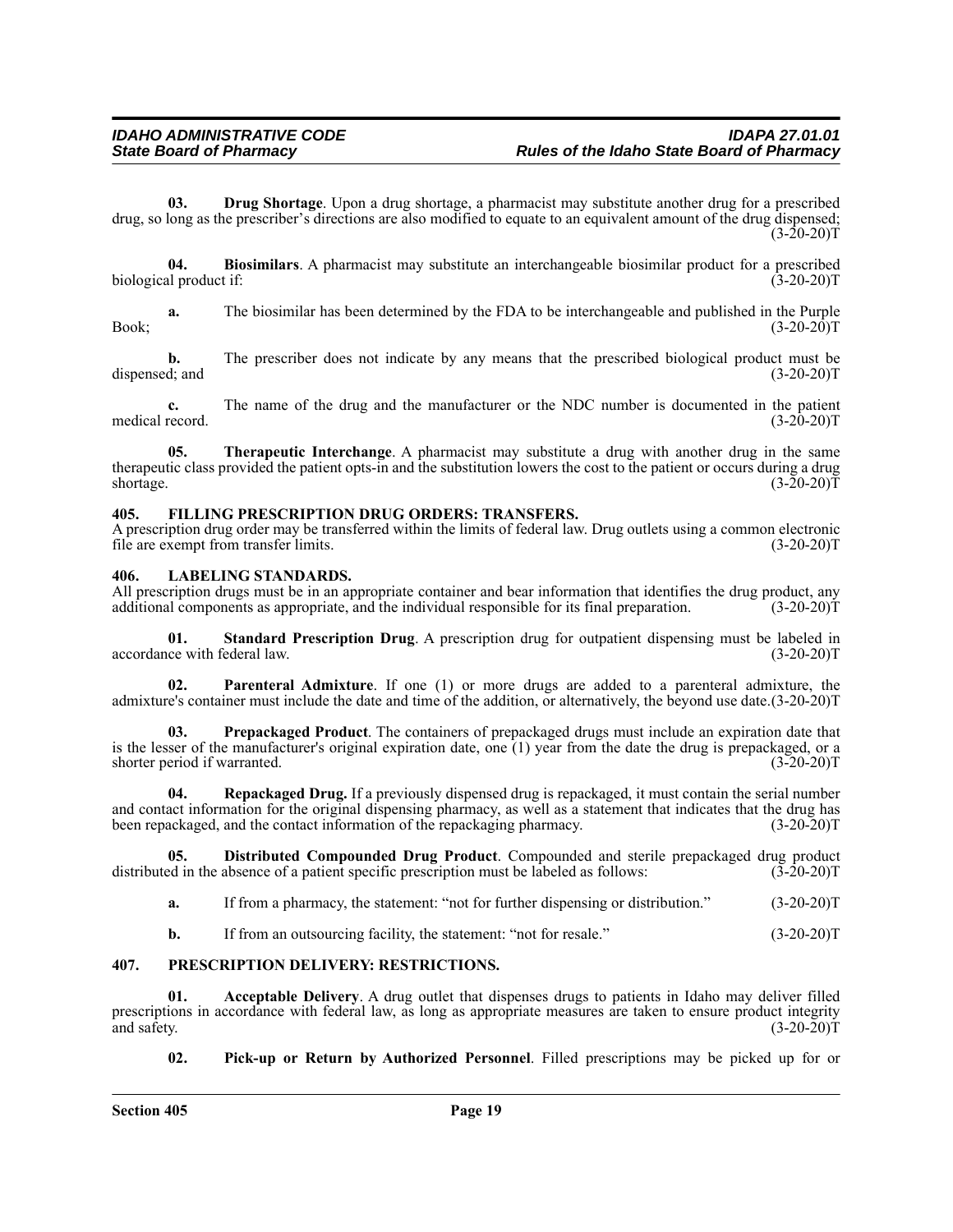## *IDAHO ADMINISTRATIVE CODE IDAPA 27.01.01 State Board of Pharmacy Rules of the Idaho State Board of Pharmacy*

returned from delivery by authorized personnel from a secured delivery area. (3-20-20)T

## **408. DESTRUCTION OR RETURN OF DRUGS OR DEVICES: RESTRICTIONS.**

A drug outlet registered with the DEA as a collector may collect controlled and non-controlled drugs for destruction in accordance with applicable federal law. Otherwise a dispensed drug or prescription device may only be accepted for return as follows: (3-20-20)T

**01. Potential Harm**. When the pharmacist determines that harm could result if the drug is not returned.  $(3-20-20)T$ 

**02. Did Not Reach Patient**. Non-controlled drugs that have been maintained in the custody and control of the institutional facility, dispensing pharmacy, or their related clinical facilities may be returned if product integrity can be assured. Controlled substances may only be returned from a hospital daily delivery system under which a pharmacy dispenses no more than a seventy-two (72) hour supply for a drug order. (3-20-20)T

**03. Donation**. Those that qualify for return under the provisions of the Idaho Legend Drug Donation pecified in Section 54-1762, Idaho Code. (3-20-20) Act as specified in Section 54-1762, Idaho Code.

### **409. -- 499. (RESERVED)**

### **SUBCHAPTER F – REPORTING REQUIREMENTS AND DRUG OUTLET RECORDKEEPING (Rules 500 through 599 – Reporting Requirements and Drug Outlet Recordkeeping)**

#### **500. RECORDKEEPING: MAINTENANCE AND INVENTORY REQUIREMENTS.**

**01. Records Maintenance and Retention Requirement**. Unless an alternative standard is stated for a specified record type, form, or format, records required to evidence compliance with statutes or rules enforced by the Board must be maintained and retained in a readily retrievable form and location for at least three (3) years from the date of the transaction.

**02.** Prescription Retention. A prescription drug order must be retained in a readily retrievable manner drug outlet and maintained in accordance with federal law: by each drug outlet and maintained in accordance with federal law:

**03. Inventory Records**. Each drug outlet must maintain a current, complete and accurate record of each controlled substance manufactured, imported, received, ordered, sold, delivered, exported, dispensed or otherwise disposed of by the registrant. Drug outlets must maintain inventories and records in accordance with federal law. An annual inventory must be conducted at each registered location no later than seven (7) days after the date of the most recent inventory in a form and manner that satisfies the inventory requirements of federal law. Drugs stored outside a drug outlet in accordance with these rules must be regularly inventoried and inspected to ensure that they are properly stored, secured, and accounted for. Additional inventories are necessary when required by federal law. (3-20-20)T  $l$ aw.  $(3-20-20)T$ 

**Rebuttal Presumption of Violation.** Evidence of an amount of a controlled substance that differs from the amount reflected on a record or inventory required by state or federal law creates a rebuttable presumption that the registrant has failed to keep records or maintain inventories in conformance with the recordkeeping and inventory requirements of state and federal law. (3-20-20) inventory requirements of state and federal law.

**05. Drug Distributor Records**. Wholesalers and other entities engaged in wholesale drug distribution must maintain inventories and records or transactions pertaining to the receipt and distribution or other disposition of drugs in accordance with federal law that include at least: (3-20-20) drugs in accordance with federal law that include at least:

**a.** The source of the drugs, including the name and principal address of the seller or transferor, and the address of the location from which the drugs were shipped; (3-20-20)T

|    | The identity and quantity of the drugs received and distributed or disposed of; | $(3-20-20)T$ |
|----|---------------------------------------------------------------------------------|--------------|
| c. | The dates of receipt and distribution or other disposition of the drugs; and    | $(3-20-20)T$ |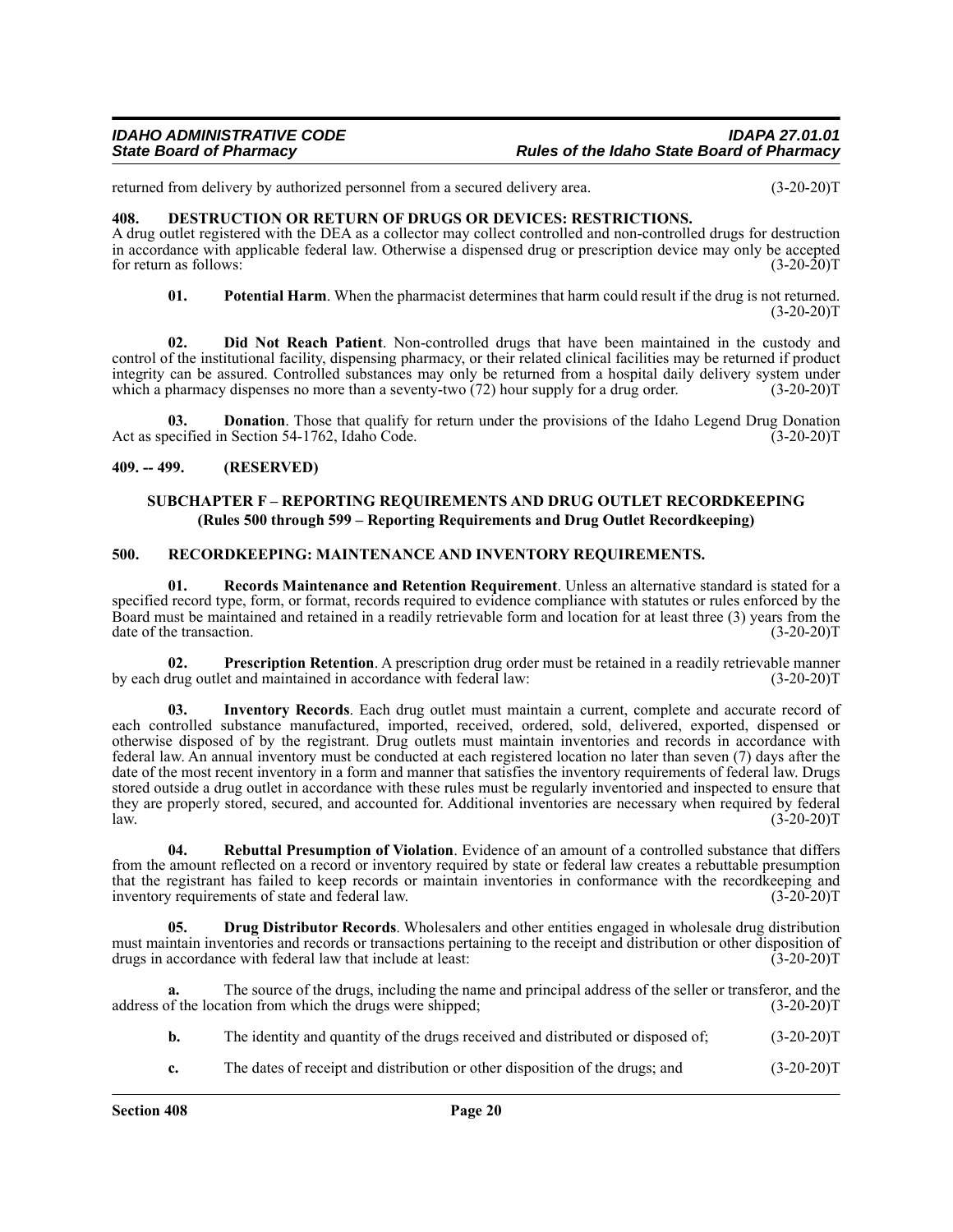**d.** Controlled substance distribution invoices, in the form and including the requirements of federal  $l$ aw.  $(3-20-20)T$ 

**06. Central Records Storage**. Records may be retained at a central location in compliance with federal  $l$ aw.  $(3-20-20)T$ 

**07. Electronic Records Storage**. Records may be electronically stored and maintained if they remain legible and are in a readily retrievable format, and if federal law does not require them to be kept in a hard copy format.  $(3-20-20)$ T

## **501. REPORTING REQUIREMENTS.**

**Theft or Loss of Controlled Substances**. A registrant must report to the Board on the same day reported to the DEA a theft or loss of a controlled substance that includes the information required by federal law.

 $(3-20-20)T$ 

**02. Individual and Outlet Information Changes**. Changes in employment or changes to information provided on or with the initial or renewal application must be reported to the Board within ten (10) days of the change.  $(3-20-20)T$ 

**03. Drug Distributor Monthly Reports**. An authorized distributor must report specified data on drugs ed at least monthly to the Board in a form and manner prescribed by the Board. (3-20-20) distributed at least monthly to the Board in a form and manner prescribed by the Board.

### **502. -- 599. (RESERVED)**

## **SUBCHAPTER G – PRESCRIPTION DRUG MONITORING PROGRAM REQUIREMENTS (Rules 600 through 699 – Prescription Drug Monitoring Program Requirements)**

#### **600. CONTROLLED SUBSTANCES: PDMP.**

Specified data on controlled substances must be reported by the end of the next business day by all drug outlets that dispense controlled substances in or into Idaho and prescribers that dispense controlled substances to humans.

 $(3-20-20)T$ 

**01.** Online Access to PDMP. To obtain online access, a prescriber or pharmacist, or their delegate must complete and submit a registration application and agree to adhere to the access restrictions and limitations established by law. (3-20-20) established by law.

**02. Use Outside Scope of Practice**. Information obtained from the PDMP must not be used for purposes outside the prescriber's or pharmacist's scope of professional practice. A delegate may not access the PDMP outside of their supervisor's scope of professional practice. (3-20-20) outside of their supervisor's scope of professional practice.

**03. Profile Requests**. Authorized persons without online access may obtain a profile by completing a Board form and submitting it to the Board office with proof of identification and other credentials necessary to confirm the requestor's authorized status pursuant to Section 37-2726, Idaho Code. (3-20-20)T

## **601. – 699. (RESERVED)**

## **SUBCHAPTER H – RULES GOVERNING DRUG COMPOUNDING (Rules 700 through 799 – Rules Governing Drug Compounding)**

#### **700. COMPOUNDING DRUG PREPARATIONS.**

Any compounding that is not permitted herein is considered manufacturing. (3-20-20)T

**01. Application**. This rule applies to any person, including any business entity, authorized to engage in the practice of non-sterile compounding, sterile compounding, and sterile prepackaging of drug products in or into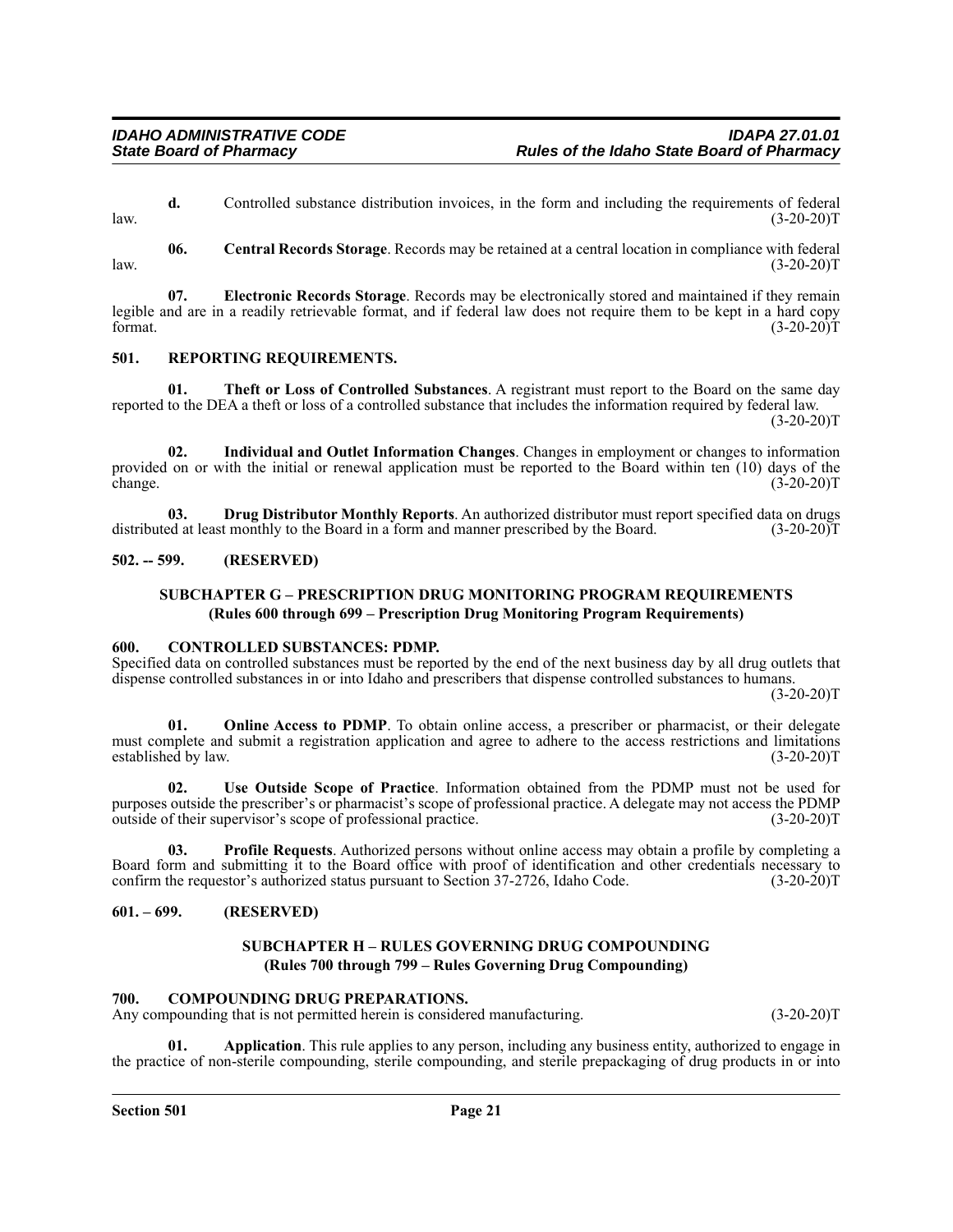|    | Idaho, except these rules do not apply to:                                                             | $(3-20-20)T$ |
|----|--------------------------------------------------------------------------------------------------------|--------------|
| a. | Compound positron emission tomography drugs;                                                           | $(3-20-20)T$ |
| b. | Radiopharmaceutics;                                                                                    | $(3-20-20)T$ |
| c. | The reconstitution of a non-sterile drug or a sterile drug for immediate administration; $(3-20-20)$ T |              |
| d. | The addition of a flavoring agent to a drug product; and                                               | $(3-20-20)T$ |

**e.** Product preparation of a non-sterile, non-hazardous drug according to the manufacturer's FDA approved labeling.

## **02. General Compounding Standards**. (3-20-20)T

**a.** Active Pharmaceutical Ingredients. All active pharmaceutical ingredients must be obtained from an istered manufacturer. FDA registration as a foreign manufacturer satisfies this requirement. (3-20-20)T FDA registered manufacturer. FDA registration as a foreign manufacturer satisfies this requirement.

**b.** Certificate of Analysis (COA). Unless the active pharmaceutical ingredient complies with the standards of an applicable USP-NF monograph, a COA must be obtained for all active pharmaceutical ingredients procured for compounding and retained for a period of not less than three (3) years from the date the container is emptied, expired, returned, or disposed of. The following minimum information is necessary on the COA: product name, lot number, expiration date, and assay. (3-20-20) name, lot number, expiration date, and assay.

Equipment. Equipment and utensils must be of suitable design and composition and cleaned, ized as appropriate prior to use. sanitized, or sterilized as appropriate prior to use.

**d.** Disposal of Compromised Drugs. When the correct identity, purity, strength, and sterility of ingredients and components cannot be confirmed (in cases of, for example, unlabeled syringes, opened ampoules, punctured stoppers of vials and bags, and containers of ingredients with incomplete labeling) or when the ingredients and components do not possess the expected appearance, aroma, and texture, they must be removed from stock and isolated for return, reclamation, or destruction. isolated for return, reclamation, or destruction.

**03. Prohibited Compounding**. Compounding any drug product for human use that the FDA has identified as presenting demonstrable difficulties in compounding or has withdrawn or removed from the market for safety or efficacy reasons is prohibited. (3-20-20)T

**04. Limited Compounding**. (3-20-20)T

**a.** Triad Relationship. A pharmacist may compound a drug product in the usual course of professional practice for an individual patient pursuant to an established prescriber/patient/pharmacist relationship and a valid prescription drug order. (3-20-20)T

**b.** Commercially Available Products. A drug product that is commercially available may only be nded if not compounded regularly or in inordinate amounts and if:  $(3-20-20)$ compounded if not compounded regularly or in inordinate amounts and if:

i. It is medically warranted to provide an alternate ingredient, dosage form, or strength of significance; or (3-20-20)T

ii. The commercial product is not reasonably available in the market in time to meet the patient's needs.  $(3-20-20)T$ 

**c.** Anticipatory Compounding. Limited quantities of a drug product may be compounded or sterile prepackaged prior to receiving a valid prescription drug order based on a history of receiving valid prescription drug orders for the compounded or sterile prepackaged drug product. (3-20-20) orders for the compounded or sterile prepackaged drug product.

## **05. Drug Compounding Controls**. (3-20-20)T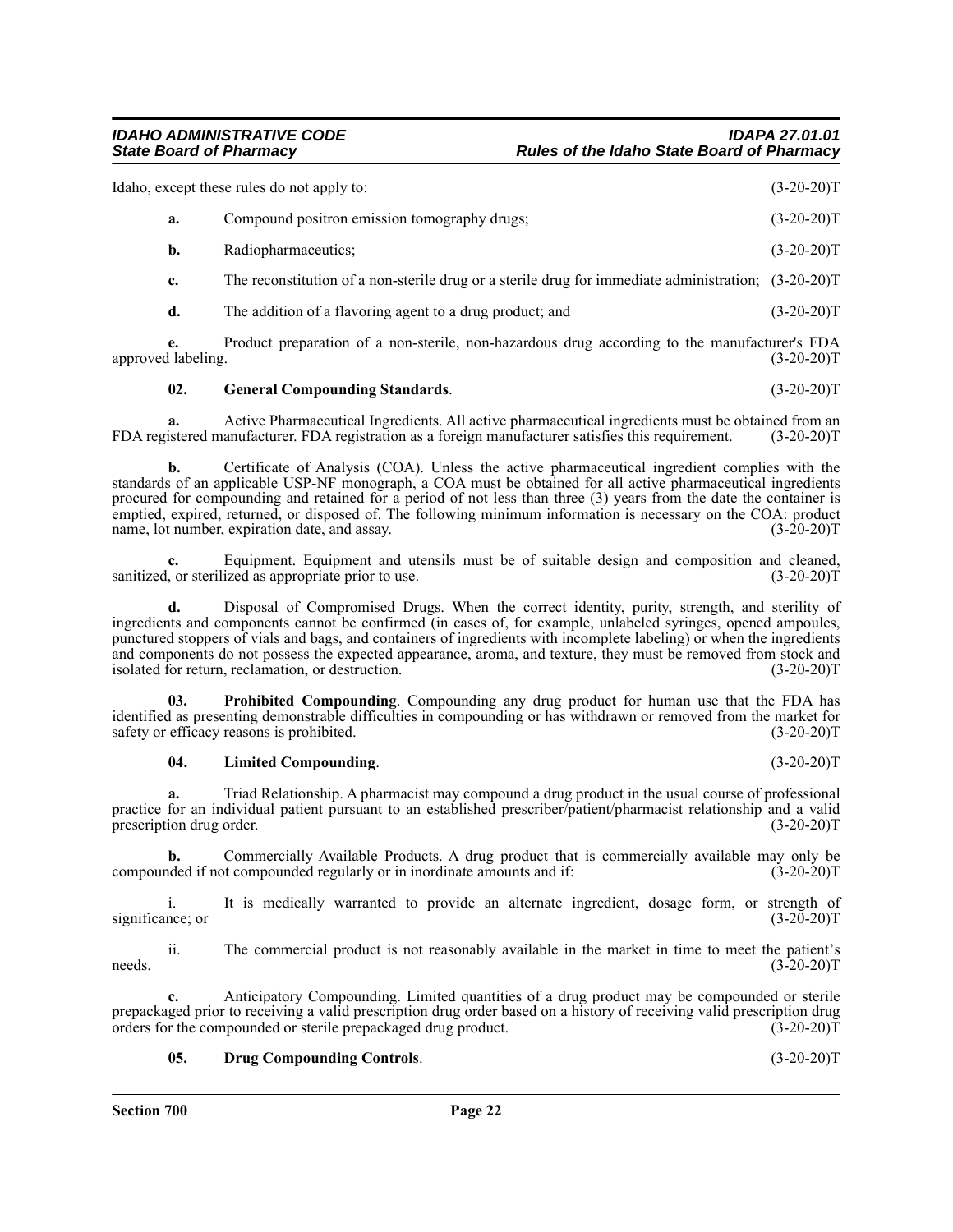**a.** Policies and Procedures. In consideration of the applicable provisions of USP Chapter 795 concerning pharmacy compounding of non-sterile preparations, USP Chapter 797 concerning sterile preparations, Chapter 1075 of the USP-NF concerning good compounding practices, and Chapter 1160 of the USP-NF concerning pharmaceutical calculations, policies and procedures for the compounding or sterile prepackaging of drug products must ensure the safety, identity, strength, quality, and purity of the finished product, and must include any of the following that are applicable to the scope of compounding practice being performed: (3-20-20) following that are applicable to the scope of compounding practice being performed:

|      | Appropriate packaging, handling, transport, and storage requirements; | $(3-20-20)T$ |
|------|-----------------------------------------------------------------------|--------------|
| ii.  | Accuracy and precision of calculations, measurements, and weighing:   | $(3-20-20)T$ |
| iii. | Determining ingredient identity, quality, and purity;                 | $(3-20-20)T$ |

- iv. Labeling accuracy and completeness; (3-20-20)T
- v. Beyond use dating; (3-20-20)T

vi. Auditing for deficiencies, including routine environmental sampling, quality and accuracy testing, taining inspection and testing records: (3-20-20) and maintaining inspection and testing records;

vii. Maintaining environmental quality control; and  $(3-20-20)$ T

viii. Safe limits and ranges for strength of ingredients, pH, bacterial endotoxins, and particulate matter.  $(3-20-20)T$ 

**b.** Accuracy. Components including, but not limited to, bulk drug substances, used in the compounding or sterile prepackaging of drug products must be accurately weighed, measured, or subdivided, as appropriate. The amount of each active ingredient contained within a compounded drug product must not vary from the labeled potency by more than the drug product's acceptable potency range listed in the USP-NF monograph for that product. If USP-NF does not publish a range for a particular drug product, the active ingredients must not contain less than ninety percent (90%) and not more than one hundred ten percent (110%) of the potency stated on the label.  $(3-20-20)T$ 

**c.** Non-Patient Specific Records. Except for drug products that are being compounded or sterile prepackaged for direct administration, a production record of drug products compounded or sterile prepackaged in anticipation of receiving prescription drug orders or distributed in the absence of a patient specific prescription drug order ("office use") solely as permitted in these rules, must be prepared and kept for each drug product prepared, including: (3-20-20)T

| i.   | Production date;                       | $(3-20-20)T$ |
|------|----------------------------------------|--------------|
| ii.  | Beyond use date;                       | $(3-20-20)T$ |
| iii. | List and quantity of each ingredient;  | $(3-20-20)T$ |
| iv.  | Internal control or serial number; and | $(3-20-20)T$ |

Initials or unique identifier of all persons involved in the process or the compounder responsible for ese processes. (3-20-20) the accuracy of these processes.

## **701. STERILE PREPARATION.**

**01. Application**. In addition to all other applicable rules in this chapter, including the rules governing Compounding Drug Preparations, these rules apply to all persons, including any business entity, engaged in the practice of sterile compounding and sterile prepackaging in or into Idaho. (3-20-20) practice of sterile compounding and sterile prepackaging in or into Idaho.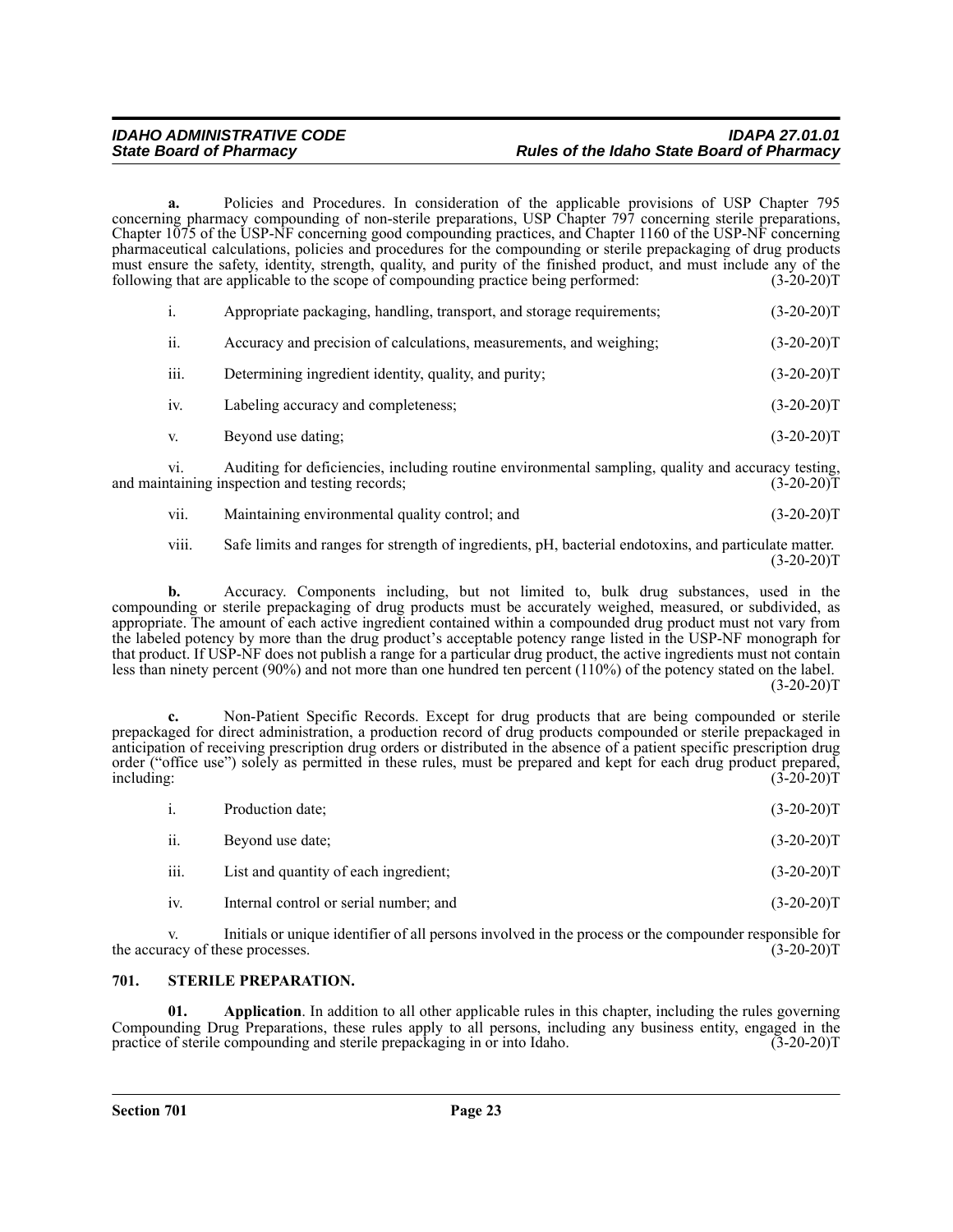## *IDAHO ADMINISTRATIVE CODE IDAPA 27.01.01 State Board of Pharmacy Rules of the Idaho State Board of Pharmacy*

**02. Dosage Forms Requiring Sterility**. The sterility of compounded biologics, diagnostics, drugs, nutrients, and radiopharmaceuticals must be maintained or the compounded drug preparation must be sterilized when prepared in the following dosage forms: (3-20-20)T

| mucosa only; | a. | Aqueous bronchial and nasal inhalations, except sprays and irrigations intended to treat nasal | $(3-20-20)T$ |
|--------------|----|------------------------------------------------------------------------------------------------|--------------|
|              | b. | Baths and soaks for live organs and tissues;                                                   | $(3-20-20)T$ |
|              | c. | Injections (for example, colloidal dispersions, emulsions, solutions, suspensions);            | $(3-20-20)T$ |
|              | d. | Irrigations for wounds and body cavities;                                                      | $(3-20-20)T$ |
|              | e. | Ophthalmic drops and ointments; and                                                            | $(3-20-20)T$ |
|              |    | Tissue implants.                                                                               | $(3-20-20)T$ |

**03. Compounder Responsibilities**. Compounders and sterile prepackagers are responsible for ensuring that sterile products are accurately identified, measured, diluted, and mixed and are correctly purified, sterilized, packaged, sealed, labeled, stored, dispensed, and distributed, as well as prepared in a manner that maintains sterility and minimizes the introduction of particulate matter; (3-20-20)T

Unless following manufacturer's guidelines or another reliable literature source, opened or partially used packages of ingredients for subsequent use must be properly stored as follows; (3-20-20)T

i. Opened or entered single-dose containers, such as bags, bottles, syringes, and vials of sterile products and compounded sterile preparations are to be used within one  $(1)$  hour if opened in non-sterile conditions, and any remaining contents must be discarded;  $(3-20-20)$ and any remaining contents must be discarded;

ii. Single-dose vials needle-punctured in a sterile environment may be used up to six (6) hours after edle puncture; (3-20-20) initial needle puncture;

iii. Opened single-dose ampules may not be stored for any time period; and (3-20-20)T

iv. Multiple-dose containers that are formulated for removal of portions on multiple occasions because they contain antimicrobial preservatives, may be used for up to twenty-eight (28) days after initial opening or<br>entering unless otherwise specified by the manufacturer: (3-20-20) entering, unless otherwise specified by the manufacturer;

Water-containing compounded sterile products that are non-sterile during any phase of the compounding procedure must be sterilized within six (6) hours after completing the preparation in order to minimize the generation of bacterial endotoxins; (3-20-20)T

**c.** No food, drinks, or materials exposed in patient care and treatment areas may enter ante-areas, buffer areas, or segregated areas where components and ingredients of sterile preparations are prepared. (3-20-20)T

**04. Environmental Controls**. Except when prepared for immediate administration, the environment for the preparation of sterile preparations in a drug outlet must be in an isolated area, designed to avoid unnecessary traffic and airflow disturbances, and equipped to accommodate aseptic techniques and conditions. (3-20-20)T

**a.** Hoods and aseptic environmental control devices must be certified for operational efficiency as often as recommended by the manufacturer or at least every six  $(6)$  months or if relocated.  $(3-20-20)T$ 

**b.** Filters must be inspected and replaced in accordance with the manufacturer's recommendations.  $(3-20-20)T$ 

**05. Sterile Preparation Equipment**. A drug outlet in which sterile preparations are prepared must be equipped with at least the following: (3-20-20)T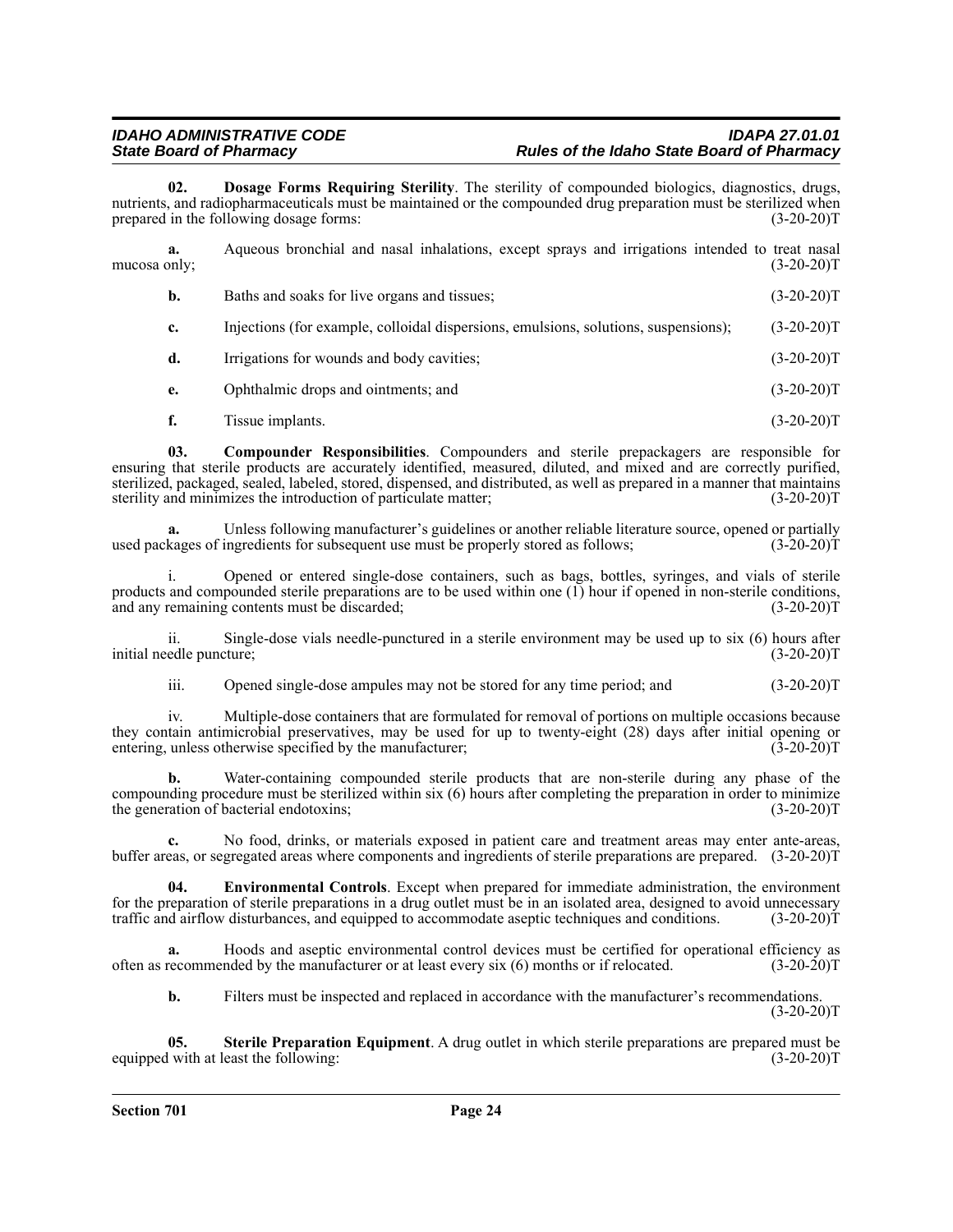**a.** Protective apparel including gowns, masks, and sterile (or the ability to sterilize) non-vinyl gloves, unless written documentation can be provided from the aseptic isolator manufacturer that any component of garbing<br>is not necessary: (3-20-20) is not necessary;

**b.** A sink; (3-20-20)T

**c.** A refrigerator for proper storage of additives and finished sterile preparations prior to delivery when necessary; and (3-20-20)T

**d.** An appropriate laminar airflow hood or other aseptic environmental control device such as a laminar flow biological safety cabinet, or a comparable compounding area when authorized by USP Chapter 797.  $(3-20-20)T$ 

**06. Documentation Requirements**. The following documentation must also be maintained by a drug which sterile preparations are prepared: (3-20-20) outlet in which sterile preparations are prepared:

**a.** Justification of beyond use dates assigned, pursuant to direct testing or extrapolation from reliable literature sources; (3-20-20)T

**b.** Training records, evidencing that personnel are trained on a routine basis and are adequately ducated, and instructed; (3-20-20) skilled, educated, and instructed;

**c.** Audits appropriate for the risk of contamination for the particular sterile preparation including:  $(3-20-20)T$ 

i. Visual inspection to ensure the absence of particulate matter in solutions, the absence of leakage variables as and vials, and the accuracy of labeling with each dispensing; (3-20-20) from bags and vials, and the accuracy of labeling with each dispensing;

ii. Periodic hand hygiene and garbing competency; (3-20-20)T

iii. Media-fill test procedures (or equivalent), aseptic technique, and practice related competency evaluation at least annually by each compounder or sterile prepackager; (3-20-20)T

iv. Environmental sampling testing at least upon registration of a new drug outlet, following the servicing or re-certification of facilities and equipment, or in response to identified problems with end products, staff techniques or patient-related infections, or every six (6) months. (3-20-20) techniques or patient-related infections, or every six  $(6)$  months.

Gloved fingertip sampling testing at least annually for personnel who compound low- and mediumrisk level compounded sterile preparations and every six (6) months for personnel who compound high-risk level compounded sterile preparations. (3-20-20)T

vi. Sterility testing of high risk batches of more than twenty-five (25) identical packages (ampules, bags, vials, etc.) before dispensing or distributing; (3-20-20)T

| Temperature, logged daily;<br>d. | $(3-20-20)T$ |
|----------------------------------|--------------|
|----------------------------------|--------------|

**e.** Beyond use date and accuracy testing, when appropriate; and  $(3-20-20)T$ 

**f.** Measuring, mixing, sterilizing, and purification equipment inspection, monitoring, cleaning, and maintenance to ensure accuracy and effectiveness for their intended use. (3-20-20)T

**07.** Policy and Procedures Manual. Maintain a policy and procedures manual to ensure compliance rule. (3-20-20) with this rule.

## *HAZARDOUS DRUGS PREPARATION.*

In addition to all other applicable rules in this chapter, including the rules governing Compounding Drug Preparations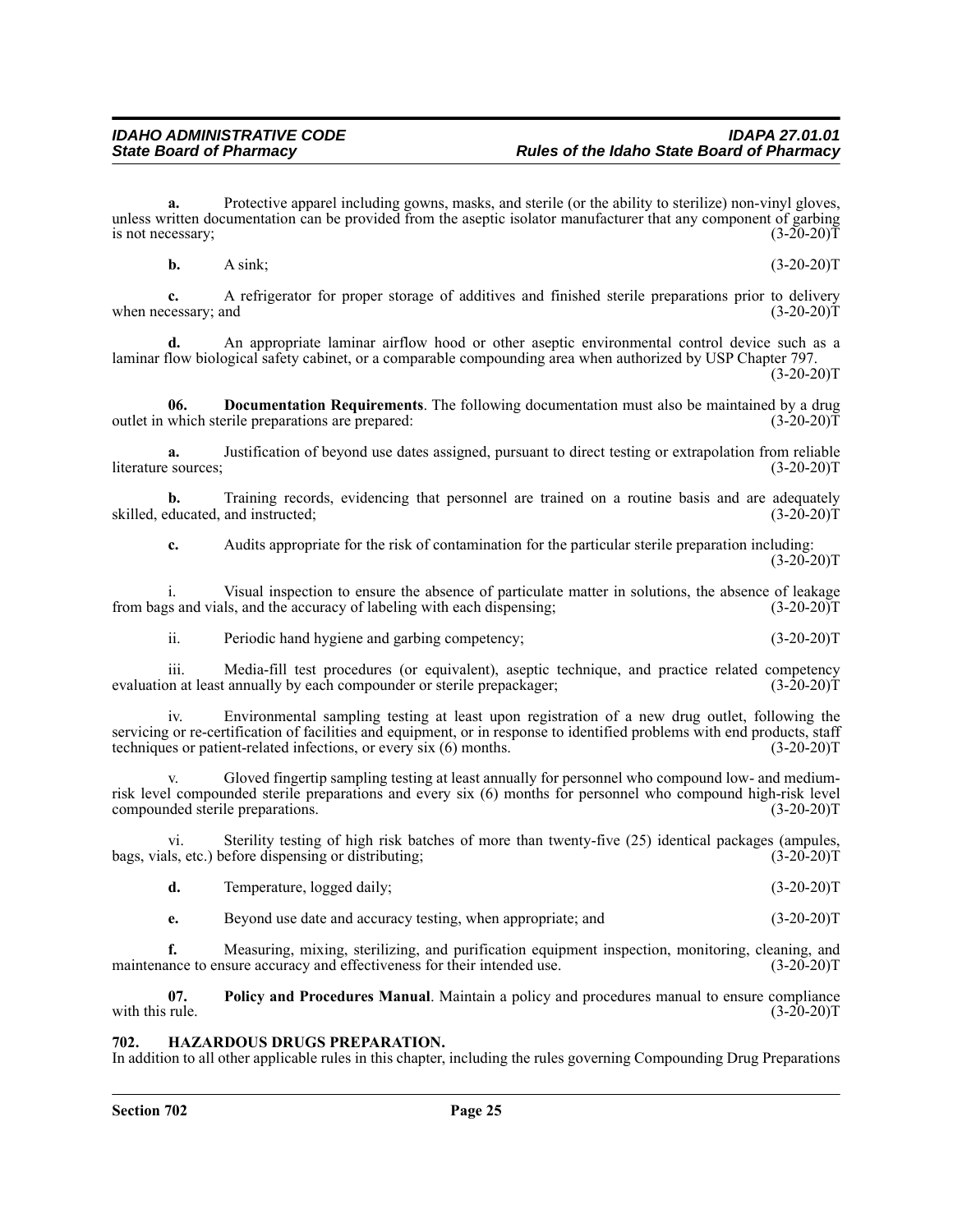and Sterile Preparation, these rules apply to all persons, including any business entity, engaged in the practice of compounding or sterile prepackaging with hazardous drugs. Such persons must: (3-20-20) compounding or sterile prepackaging with hazardous drugs. Such persons must:

**01. Ventilation**. Ensure the storage and compounding areas have sufficient general exhaust ventilation to dilute and remove any airborne contaminants. (3-20-20)T

**02.** Ventilated Cabinet. Utilize a ventilated cabinet designed to reduce worker exposures while g hazardous drugs. (3-20-20) preparing hazardous drugs.

**a.** Sterile hazardous drugs must be prepared in a dedicated Class II biological safety cabinet or a barrier isolator of appropriate design to meet the personnel exposure limits described in product material safety data sheets; (3-20-20)T sheets;  $(3-20-20)T$ 

**b.** When asepsis is not required, a Class I BSC, powder containment hood or an isolator intended for containment applications may be sufficient. (3-20-20)T

**c.** A ventilated cabinet that re-circulates air inside the cabinet or exhausts air back into the room environment is prohibited, unless: (3-20-20)T

i. The hazardous drugs in use will not volatilize while they are being handled; or (3-20-20)T

ii. Written documentation from the manufacturer attesting to the safety of such ventilation.

 $(3-20-20)T$ 

**03.** Clear Identification. Clearly identify storage areas, compounding areas, containers, and prepared hazardous drugs. (3-20-20)T doses of hazardous drugs.

**04.** Labeling. Label hazardous drugs with proper precautions, and dispense them in a manner to exist of hazardous spills. (3-20-20) minimize risk of hazardous spills.

**05.** Protective Equipment and Supplies. Provide and maintain appropriate personal protective int and supplies necessary for handling hazardous drugs, spills and disposal. (3-20-20) equipment and supplies necessary for handling hazardous drugs, spills and disposal.

**06. Contamination Prevention**. Unpack, store, prepackage, and compound hazardous drugs separately from other inventory in a restricted area in a manner to prevent contamination and personnel exposure until hazardous drugs exist in their final unit-of-use packaging. (3-20-20)T

**07. Compliance With Laws**. Comply with applicable local, state, and federal laws including for the disposal of hazardous waste. (3-20-20)T

**08. Training**. Ensure that personnel working with hazardous drugs are trained in hygiene, garbing, receipt, storage, handling, transporting, compounding, spill control, clean up, disposal, dispensing, medical surveillance, and environmental quality and control. (3-20-20) T

**09.** Policy and Procedures Manual. Maintain a policy and procedures manual to ensure compliance with this rule. (3-20-20)T with this rule.  $(3-20-20)T$ 

## **703. OUTSOURCING FACILITY.**

**01. Federal Act Compliance**. An outsourcing facility must ensure compliance with 21 U.S.C. Section 353b of the Federal Food, Drug and Cosmetic Act. (3-20-20)T

**02. Adverse Event Reports**. Outsourcing facilities must submit to the Board a copy of all adverse event reports submitted to the secretary of Health and Human Services in accordance with Section 310.305 of Title 21 of the Code of Federal Regulations. (3-20-20) of the Code of Federal Regulations.

#### **704. MEDICATION LIMITATIONS.**